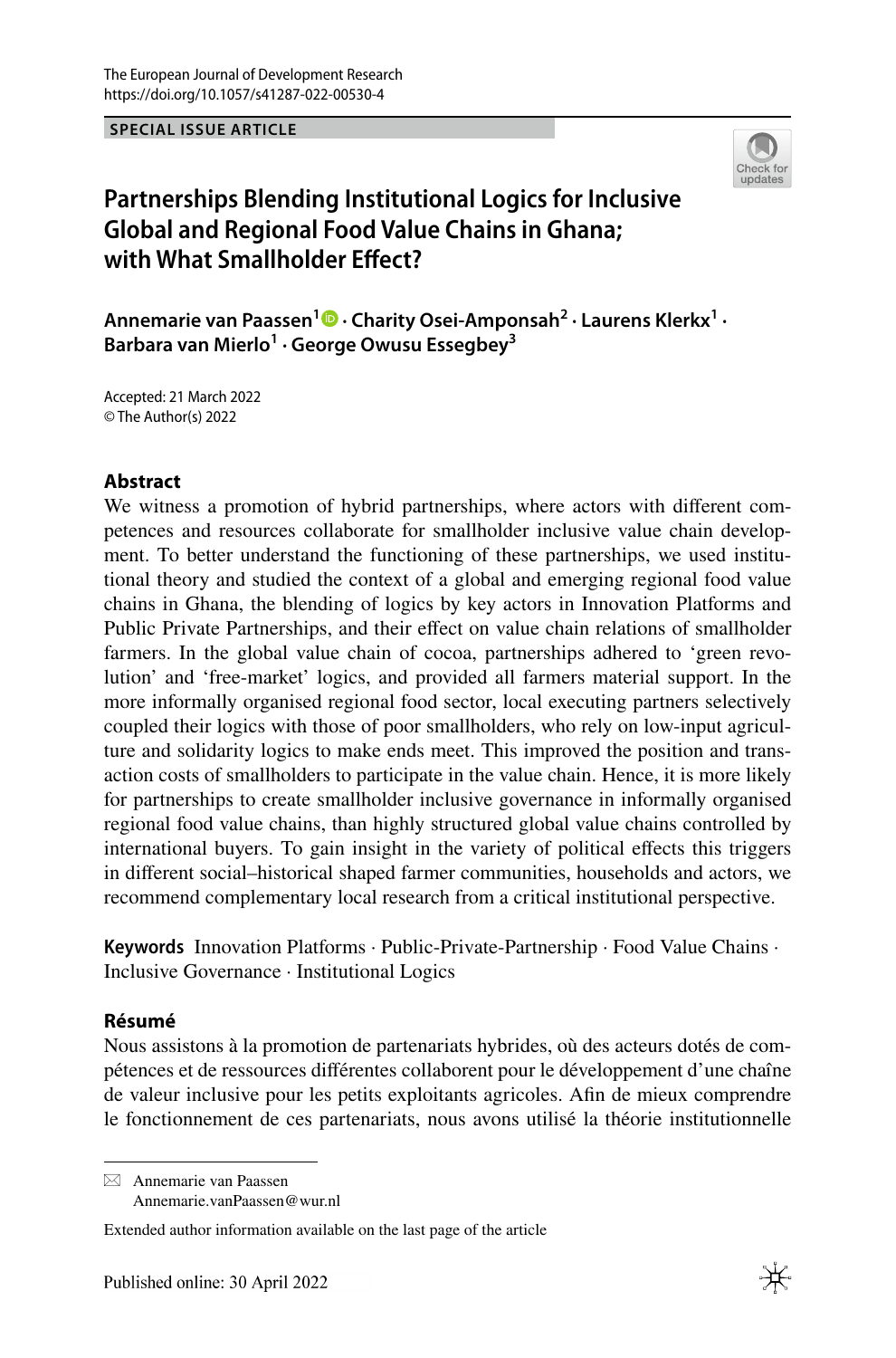et étudié le contexte d'une chaîne de valeur alimentaire mondiale et d'une chaîne de valeur émergente régionale au Ghana. Ont également fait partie de l'étude le mélange des logiques de la part des acteurs clés des plateformes d'innovation et des partenariats public-privé, et leur efet sur les relations avec les petits exploitants dans la chaîne de valeur. Dans la chaîne de valeur mondiale du cacao, les partenariats ont adhéré aux logiques de la «révolution verte» et du «marché libre», et ont fourni un soutien matériel à tous les exploitants agricoles. Dans le secteur alimentaire régional émergent, les partenaires locaux de mise en œuvre ont associé, de façon sélective, leur logique à celles des petits exploitants pauvres, qui s'appuient sur une agriculture à faibles intrants et sur une logique de solidarité. Cela a amélioré la position et les coûts de transaction des petits exploitants agricole pour participer aux chaînes de valeur. Par conséquent, il est plus probable que les partenariats créent une gouvernance inclusive des petits exploitants dans les chaînes de valeur alimentaires régionales émergentes, plutôt que dans les chaînes de valeur mondiales hautement structurées et contrôlées par des acheteurs internationaux. Pour mieux comprendre la diversité des efets politiques que cela entraîne au sein des diférentes communautés et exploitations agricoles, nous recommandons de conduire des études locales complémentaires d'un point de vue institutionnel critique.

**JEL codes** O17 · O13 · O35

### **Introduction**

Since the turn of the twenty-frst century, a growing number of international development organisations, donors, and scholars promote hybrid partnerships for inclusive development (Pansera and Owen [2018;](#page-22-0) Heeks et al. [2020\)](#page-21-0). The failure of the science-based technology development and economic growth model to eradicate poverty and inequality in a globalised world, organised around value chains, led to the emergence of the concept of Inclusive Innovation and Development (Geref and Lee [2012](#page-21-1); OECD [2013;](#page-22-1) Gupta et al. [2015](#page-21-2)). There is a special concern for the rural and agrarian population in Sub-Saharan Africa and Southern Asia, as they mostly live below the poverty line of \$1.9/day (UN [2019](#page-23-0)). International development organisations increasingly acknowledge that complex development issues cannot be solved by a single discipline or actor (Austin [2000;](#page-20-0) Dunning [2006](#page-21-3)), so when the World Bank funded Forum on Inclusive Development at Beijing 2012 discussed Inclusive Development, they emphasised the role of partnerships (Chataway et al. [2014](#page-21-4)). As a result, we witness a growth in Multi-stakeholder Innovation Platforms (IPs) and Public–Private-Partnerships (PPPs), where actors with diferent interpretations of inclusive development collaborate (Pansera and Owen [2018;](#page-22-0) Heeks et al. [2020](#page-21-0)). However, there is little knowledge of the contexts, management and impact of such hybrid collaborations (Vurro et al. [2010;](#page-23-1) Heeks et al. [2020](#page-21-0)).

This article studies the context and institutional entrepreneurship of actors initiating IPs and PPPs for smallholder inclusive development of agri-food value chains in Ghana. Most companies and development actors work on agri-food value chain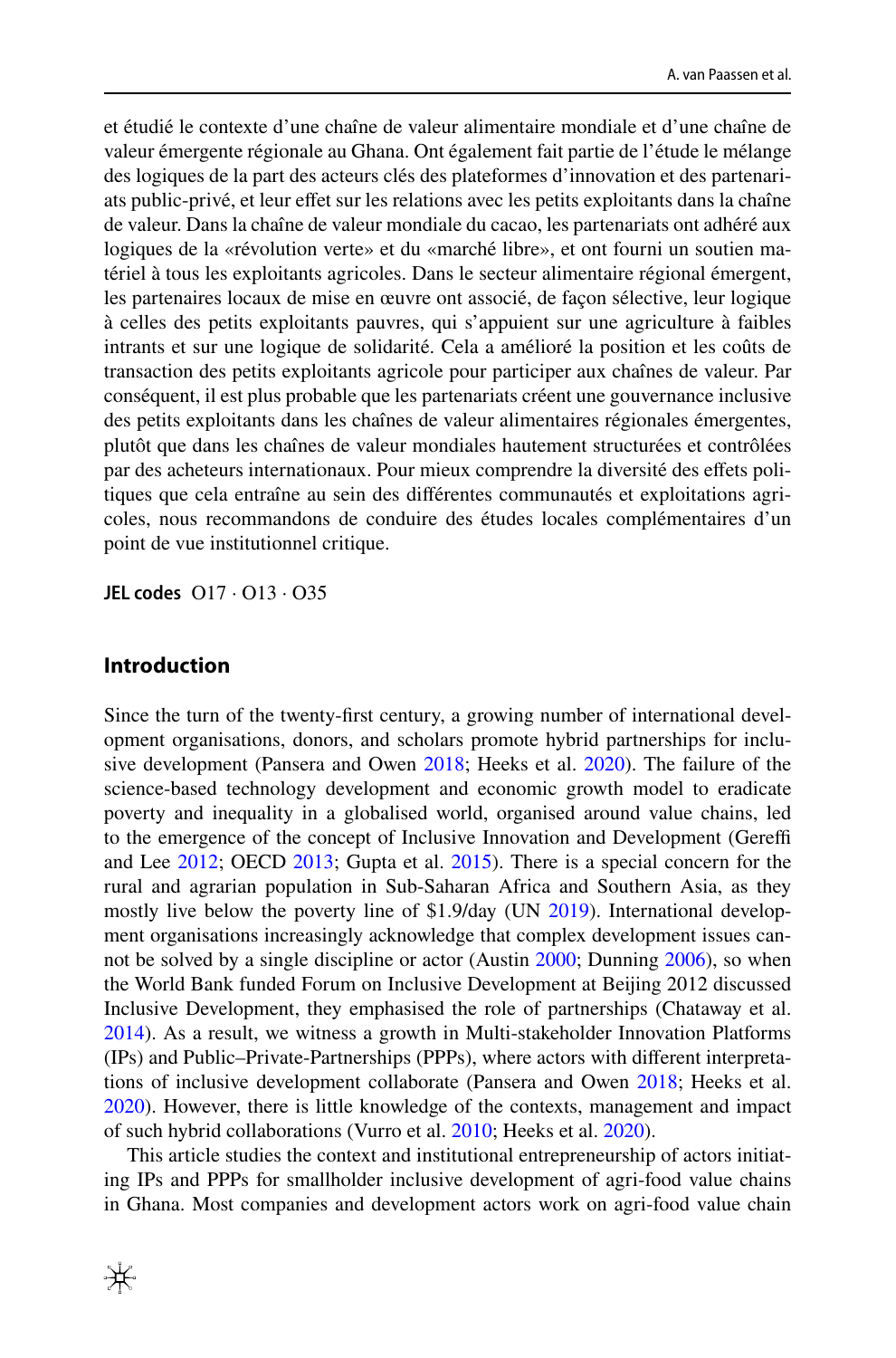upgrading: improvement of quality or quantity of smallholder production, processing or marketing to attain adequate revenue. To attain the upgrading, they focus on the improvement of technologies, service, training and input supply to stimulate productivity, income and capital accumulation of farmers. 'Inclusive value chain' research and development actors typically focus on smallholder farmers as a subset of the poor, characterised by diferent degrees of marginalisation (Ros-Tonen et al. [2019\)](#page-22-2). Whilst engaging in upgrading activities they display a high concern for smallholder livelihoods and advocacy (Franz et al. [2014](#page-21-5)). To attend to both concerns donors promote hybrid partnerships, notably PPPs of companies and NGO's, sometimes including research organizations (IFAD [2016\)](#page-21-6). Researchers, on their turn, increasingly acknowledge the limited impact of the top-down science-led technical–economic development and dissemination approach, and embrace transdisciplinary research, initiating multistakeholder deliberation in IPs to create technical, organisational and institutional change (Klerkx et al. [2012](#page-22-3)). International donors question the impact and sustainability of informal organised IPs (Schut et al. [2016;](#page-23-2) van Ewijk and Ros-Tonen [2021\)](#page-23-3), and prefer contractual arranged PPPs, to leverage private investment, secure technology and know-how, whilst utilising other actors with social and political capital to ensure social justice (IFAD [2016\)](#page-21-6).

So far, many studies on multi-actor collaboration have focused on the microlevel communication and collaboration, or they assessed the impact of hybrid partnerships, but their fndings are inconclusive as impact difered highly per context (Vurro et al. [2010](#page-23-1)). To formulate policy recommendations, it is critical to understand the conditions and drive of actors that collaborate for inclusive value chain development. The context, structural design of hybrid initiatives, and their manage-ment define the development impact (Heeks et al. [2020\)](#page-21-0). In this article, we study the context and the subsequent shaping of hybrid institutional logics by an IP and PPP in a highly structured global cocoa value chain, and more informal relationshipbased regional food value chains such as cassava and soy beans in Ghana, and assess the effect this had on the relationships and transaction costs for poor farmers participating in the respective value chains.

### **Theoretical Framework**

Institutional theory looks at institutions, as taken-for-granted rules, values and beliefs that guide the behaviour and interaction of actors within an organisational field (DiMaggio and Powel [1983](#page-21-7); Fuenfschilling and Truffer [2014\)](#page-21-8). It investigates the embeddedness of individual and organisational actors and their management by deep-structural rules of a broader society; how institutions shape and are shaped by actors' rationality and behaviour. Institutional logics concern the content and meaning of formal and informal institutions, afecting and being afected by action of individual or organisational actors (Thornton and Ocasio [1999\)](#page-23-4).

In this article we take an institutional value chain perspective. Since the 1970s the fow of goods, services and capital have become more globally organised in highly competitive markets with multinational enterprises, creating systems of governance linking frms together in a variety of sourcing and contracting (Geref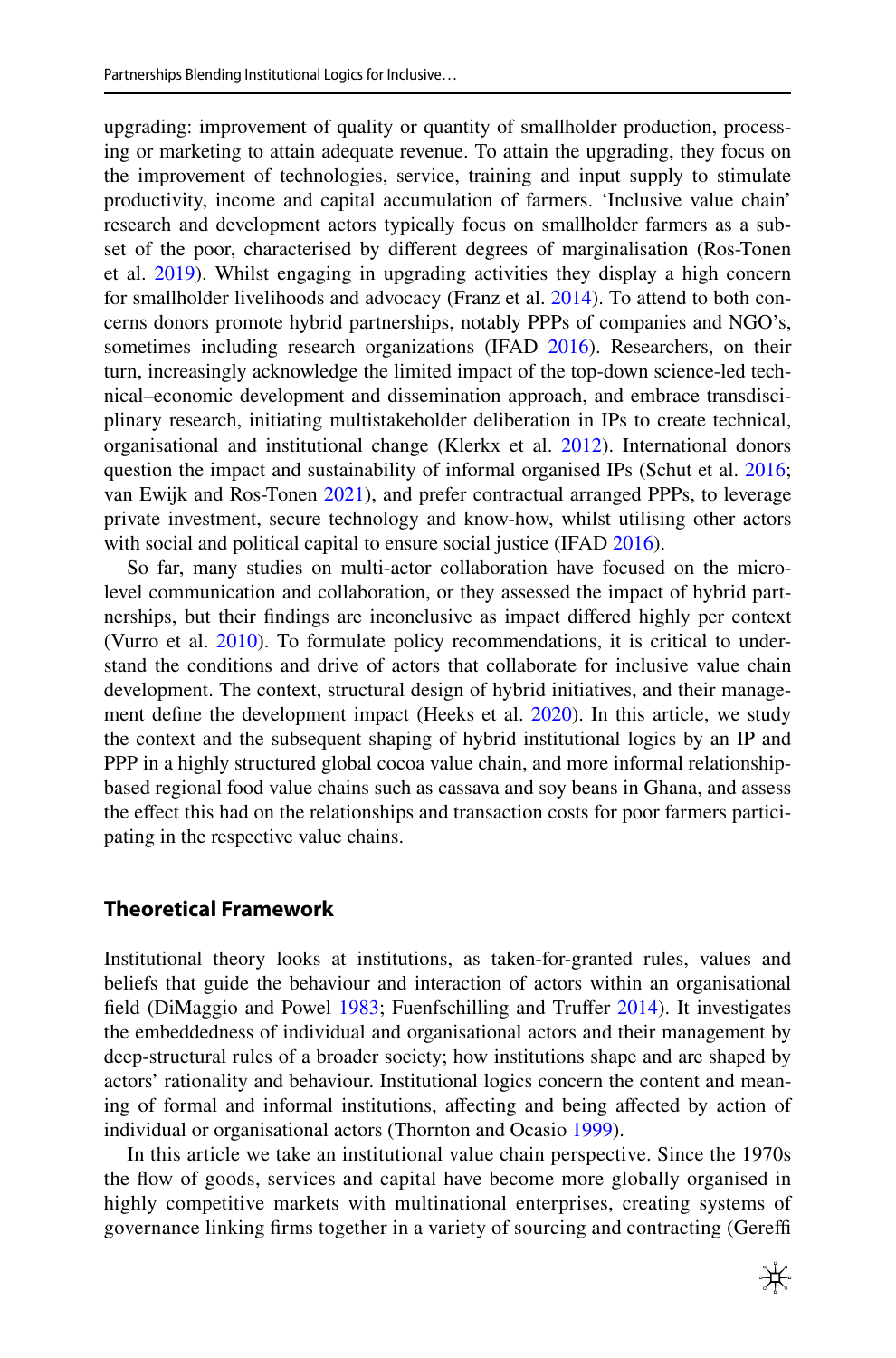et al. [2001](#page-21-9)). Basically, a value chain is "the full range of activities, which are required to bring products or services from conception, through diferent phases of production, delivery to fnal consumers" (Kaplinksky and Morris [2001](#page-21-10)). In line with Pouw et al. [\(2019\)](#page-22-4) we take a broader value chain perspective, including research, knowledge exchange and capacity building, agricultural inputs and fnancial services, government policies, as activities that support and infuence value chain functioning. We look at value chains as bundles of institutions, guiding the exchange of good and services by actors, and study the logics, relationships and transaction costs of actors that participate (Luiz et al. [2019\)](#page-22-5).

Critical studies on agricultural commodifcation have highlighted risks of smallholder value chain integration, as there are numerous accounts of 'adverse incorporation' due to low bargaining power, limited transparency, heavy input cost coupled with high price volatility and delayed payment, indebtedness, reduced freedom of choice in the allocation of labour and land within farmer communities and in households undermining food security and gender equity (German et al. [2020\)](#page-21-11). Structural adjustment reforms forced governments to reduce agricultural services and liberalise markets, making smallholders more vulnerable in value chain contexts (Ibid). In the agrifood domain, we note two emerging phenomena. The rise of global supermarkets, international quality and fair-trade brands give a small number buyers in global value chains the control in highly formal structured trade and production relations with small suppliers (Gereffi and Lee  $2012$ ). On the other hand emerging economies in the south provide opportunities for local traders and manufacturers to create regional markets for processed food, in contexts where interaction and knowledge sharing is more based on trust and social relationships (Gereffi and Lee [2012;](#page-21-1) Luiz et al. [2019](#page-22-5)). Question is whether and how partnerships for inclusive value chain development are able to incite value chain actors in these diferent institutional contexts to adequately blend 'free market' logics with concern for social relations, smallholder empowerment, solidarity and social security for the poor, thus mitigating risks for adverse smallholder incorporation.

In development contexts, organisations and partnerships have to deal with multiple logics, which leads to confict, co-existence or blending of logics (Luiz et al. [2019](#page-22-5); Heeks et al. [2020](#page-21-0)). Powerful actors engage in institutional entrepreneurship, leveraging resources to create new institutional arrangements that they esteem appropriate and legitimate in a context, mobilising partners to align their logics and practices (Garud et al. [2007\)](#page-21-12). To attain smallholder inclusive development, IPs engage in networking and fexible, informal multi-stakeholder dialogue to identify key problems, explore and prioritise solutions for coordinated action (van Paassen et al. [2013\)](#page-23-5). In PPPs, businesses and NGOs collaborate on the basis of commitments that are formalised to a certain extent, utilising complementary resources and competences for market-based approaches of development (Bitzer and Glasbergen [2015](#page-21-13)). As collaborative arrangement, partnership organisations blend multiple institutional logics. How this blending is shaped; whether and how the partnership is able to act as institutional entrepreneurs creating new inclusive institutional arrangements is not yet well understood. Emerging literature on hybrid organisations high-light patterns such as (Heeks et al. [2020](#page-21-0); Mair et al. [2015;](#page-22-6) Pache and Santos [2013](#page-22-7)):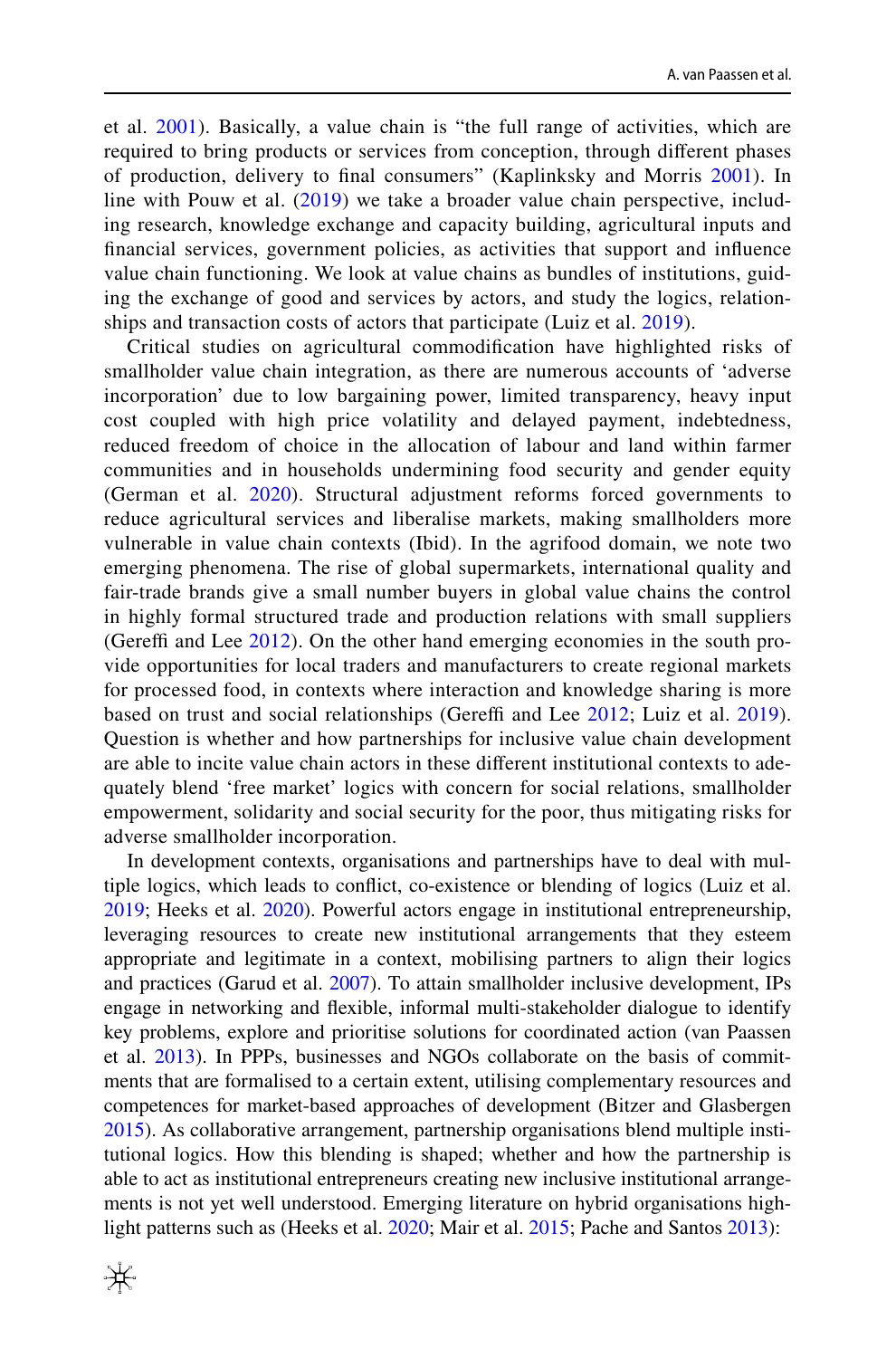- *selective coupling* selectively prioritising the values and practices of one logic more than the values and practices of another logic.
- *innovation* developing new governance practices to support both logics, e.g. through new type of human resource management.
- *decoupling* symbolic endorsement of one logic whilst operational practices in almost the whole organisation are linked to another logic.

When partnerships aim to create inclusive value chain governance, this means they need to create social structures that connect companies and traders with a formal rulebased market logic with smallholder farmers who mainly adhere to informal relationship-based logics, in such a way that it mitigates market exclusion, information asymmetry and livelihood risks (Luiz et al. [2019\)](#page-22-5). This poses diferent challenges for the creation and functioning of partnerships intervening in highly formal structured global value chains with powerful (inter-) national actors, than those intervening in more informal relationship-based regional value chains. We want to understand how the institutional logics of partnerships that aim at inclusive agro-food value chain development are shaped during the formulation and enactment in the context of (a) a highly formal structured global value chain, with high stakes of powerful (inter-) national actors, and (b) merely informal structured regional food value chains in Ghana.

To assess the efect of the enacted logics by partnerships for smallholder farmers, institutional analysts study the change in value chain relationships and transaction costs (costs made and benefts received) for participation (Williamson [1985;](#page-23-6) Luiz et al. [2019\)](#page-22-5).

### **Research Method**

This study is part of NWO funded research project 'partnership arrangements as strategic action for inclusive development' implemented by the Wageningen University and CSIR-Science and Technology Policy Research Institute in Ghana. We used a qualitative multi-case approach (Yin [2009](#page-23-7)) to study and compare the context, initiation and implementation process of partnerships. Amongst 25 partnerships project functioning or recently fnished in agri-food value chains in Ghana, we searched for an IP and PPP operating in a same global value chain, and an IP and PPP in one emerging regional value chain. We found an IP as well as PPP in the global cocoa value chain, but for the regional value chain we had no choice than to focus on different crops: cassava and soy beans, respectively (Table [1](#page-4-0)).

<span id="page-4-0"></span>

| <b>Table 1</b> Selection of project-<br>based partnerships and value |                                              | Public-private partnership      | Innovation platform                    |
|----------------------------------------------------------------------|----------------------------------------------|---------------------------------|----------------------------------------|
| chains                                                               | Formal organ-<br>ised export<br>value chain  | <b>CORIP</b> Cocoa<br>2013-2017 | CoS-SIS Cocoa<br>2009-2014             |
|                                                                      | Informal<br>organised<br>Food value<br>chain | 2SCALE Soybean<br>2012-2016     | <b>DONATA</b> Cassava<br>$2011 - 2014$ |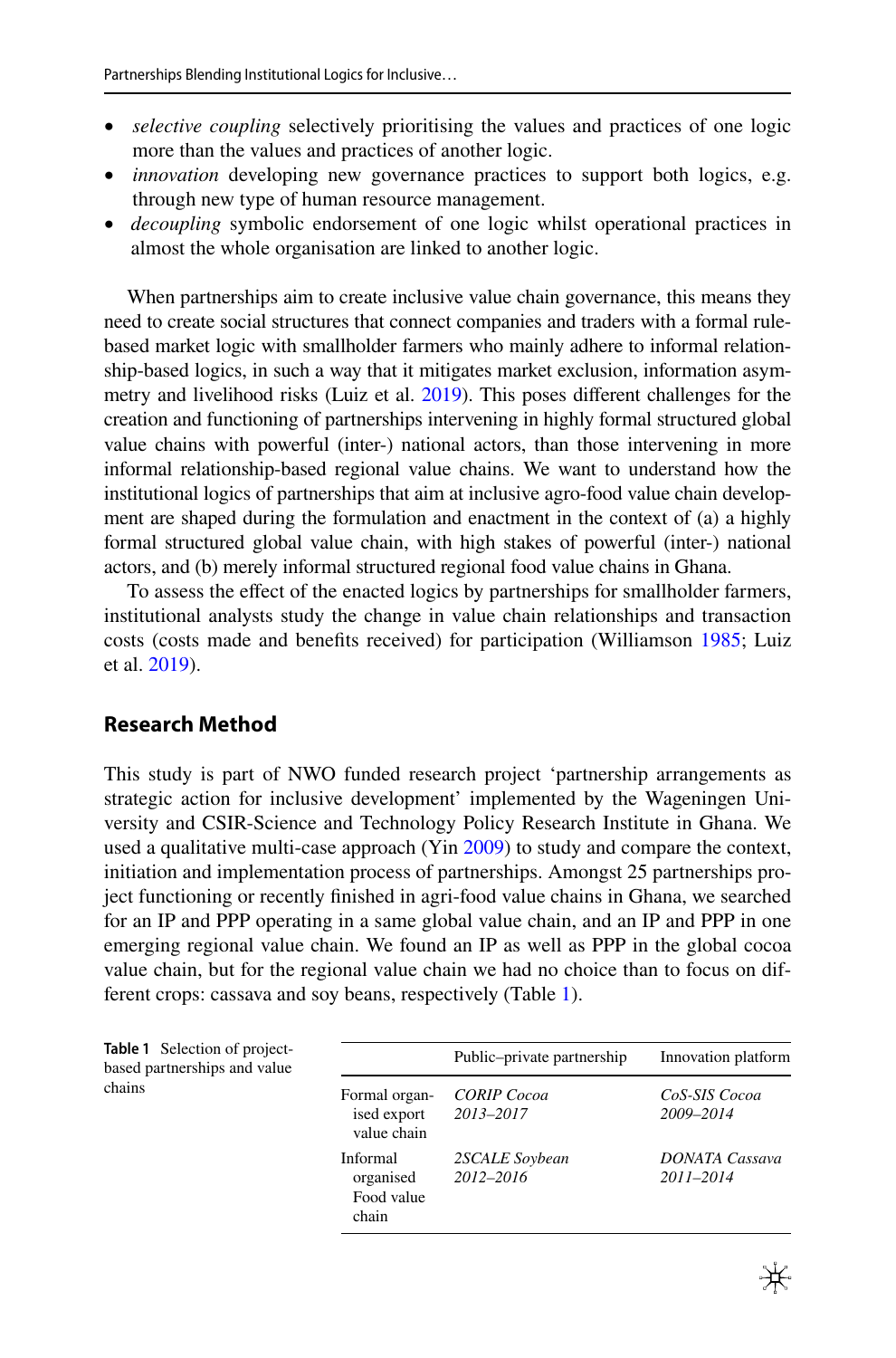| Category of interviewees                                                                        | Number |
|-------------------------------------------------------------------------------------------------|--------|
| <i>Public sector actors</i> —involved in regulating and/or coordinating value chains            |        |
| <i>Private sector actors</i> —involved in large scale buying and processing of cocoa or soybean |        |
| Farmer-based organisation leaders/members                                                       |        |
| <i>Local NGOs</i> —involved in implementing value chain interventions in rural areas            |        |
| <i>Focal persons</i> —involved in managing projects as lead contact persons                     | 4      |
| <i>Officers of International donors</i> —involved in funding partnership projects               |        |

<span id="page-5-0"></span>**Table 2** Overview of interviews conducted with actors involved in the four partnerships

Literature review and analysis of project action plans, progress- and evaluation reports provided us frst insights in the value chain context and partnership dynamics, after which in-depth interviews were done in two phases. In the frst phase, January 2015 to December 2016, in-depth interviews were executed with relevant donors, programme managers, local NGO managers, and other actors (Table [2](#page-5-0)), to trace the partnership initiation and implementation process, missions, negotiation and enacted rationalities. All these interviews were transcribed and analysed through iterative coding.

To be able to characterise the blending of institutional logics in partnerships, we formulated typical institutional logics, relevant to study smallholder inclusive value chain governance in the domain of agri-food value chain governance in Ghana (Fuenfschilling and Truffer [2014](#page-21-8)). We first identified the intrinsic logic of multistakeholder platforms versus Public Private Partnership collaboration. Within conventional upgrading of agri-food value chains, the 'green revolution' and 'free market' logics are dominant, whilst we are interested to see to what extent core logics related to 'smallholder inclusive value chain governance' are enacted by the partnerships. Based on literature, we distinguished the following social and relational dimensions of inclusive agro-food value chain governance (Kilelu et al. [2017;](#page-22-8) Ros-Tonen et al. [2019](#page-22-2); Vellema et al. [2020\)](#page-23-8), which we translated in reciprocity and solidaritycore logics as presented in Table [3](#page-6-0).

### Relational:

- Smallholders empowerment by strengthening negotiation capacity of smallholders versus companies and other value chains actors.
- Addressing constraints to participation and better cost-benefit balance of marginalised (poorest households, women and migrants), e.g. by exclusion and information asymmetry.

### Social

- Concern for poverty alleviation/material well-being: right for a relatively stable and decent living and food for all.
- Democratic deliberation for knowledge creation, decision-making, monitoring and evaluation, recognising indigenous knowledge.

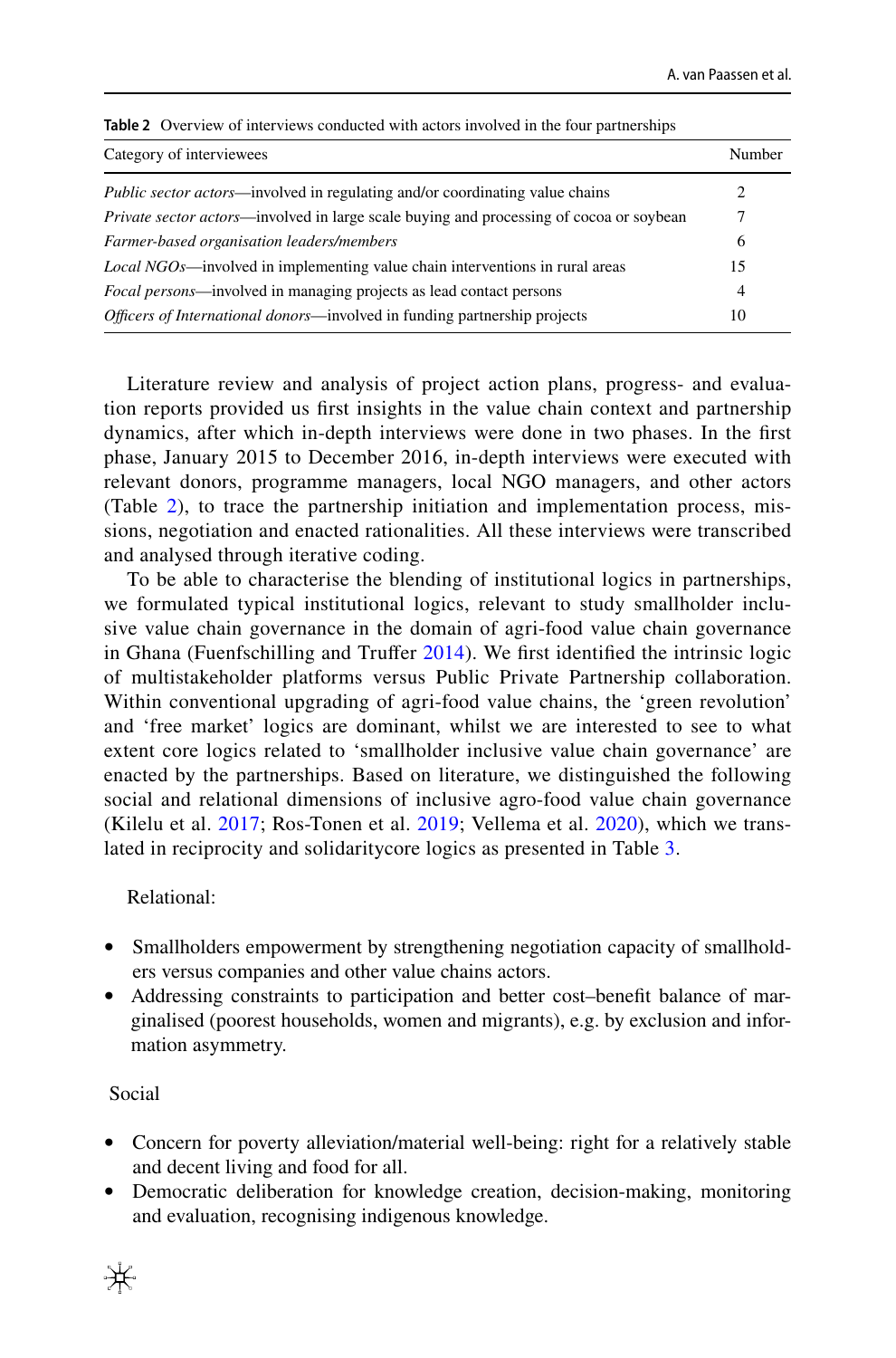• Sensitivity for the diversity amongst smallholder farmers, especially the poor and marginalised with mixed livelihood logics mitigating risks and relying on relations of reciprocity and solidarity.

From February to March 2018 an impact study was executed in the diferent intervention areas: In consultation with the partnership officers, a representative village was selected from each of the intervention areas. For CORIP, an EMFED village

<span id="page-6-0"></span>**Table 3** Typical logics relevant for a study on smallholder inclusive agri-food value chain governance in Ghana. *Source* Authors

#### *Public Private Partnerships*

*Assumptions* Companies want to work in developing context. With research, they can provide useful knowledge, technology and networks for development. Collaboration with civil society organisations ensures consideration of social justice

#### *Multi-stakeholder deliberation for innovation*

*Values* Multi-stakeholder exchange of interests and perspectives; integration of scientifc & experiential knowledge for learning and innovation

*Assumptions* Multi-stakeholder sharing of knowledge and resources provide commitment, trust and capacity building to tackle common felt needs, desirable and feasible for the stakeholders in a specifc context

#### *Free Market*

*Values* Utilitarianism. Competitive, open markets are critical for societal development

*Assumptions* Free markets, facilitating individual proft-seeking, competition and free choice, give the highest utility and development for the greatest number

#### *Green revolution*

*Values* Strict adherence to Green Revolution packages of inputs and agricultural practices

*Assumptions* Science-developed packages of high-yield hybrid seeds, synthetic fertiliser, pesticides and irrigation increases the efficiency of agricultural processes and productivity per hectare

#### *Smallholder empowerment*

- *Values* Societal justice and equity requires empowerment of the smallholder to capture a decent share of the value created in a value chain
- *Assumptions* Awareness raising, capacity building and organisation enable smallholder farmers to negotiate a fair share of the value created in a value chain

#### *(Gender) Equity*

- *Values* All humans are of equal value and should be free to promote and achieve the plural functioning that they aspire
- *Assumptions* Awareness raising of constraining formal and informal institutions and power imbalance; capability development of the marginalised and inclusive action of others could free marginalised humans, enabling them to better articulate and achieve plural functioning that they value

#### *Social security/poverty alleviation*

*Values* All humans have the right to live a decent living and be food secure

*Assumptions* In a society there is diversity of wealth, but the state and societal actors feel the obligation to ensure a minimum level of food, income and labour conditions for all

#### *Reciprocity and solidarity*

- *Values* Within a community, social actors collaborate in reciprocal relationships and express solidarity and care in times of need
- *Assumptions* In a community there is social capital: people bond and exchange services and goods for the public and personal beneft, and take care of the resource-poor in case of need

*Values* Development cooperation should be hybrid; governments needs to collaborate with partnerships of companies, NGOs and research organisations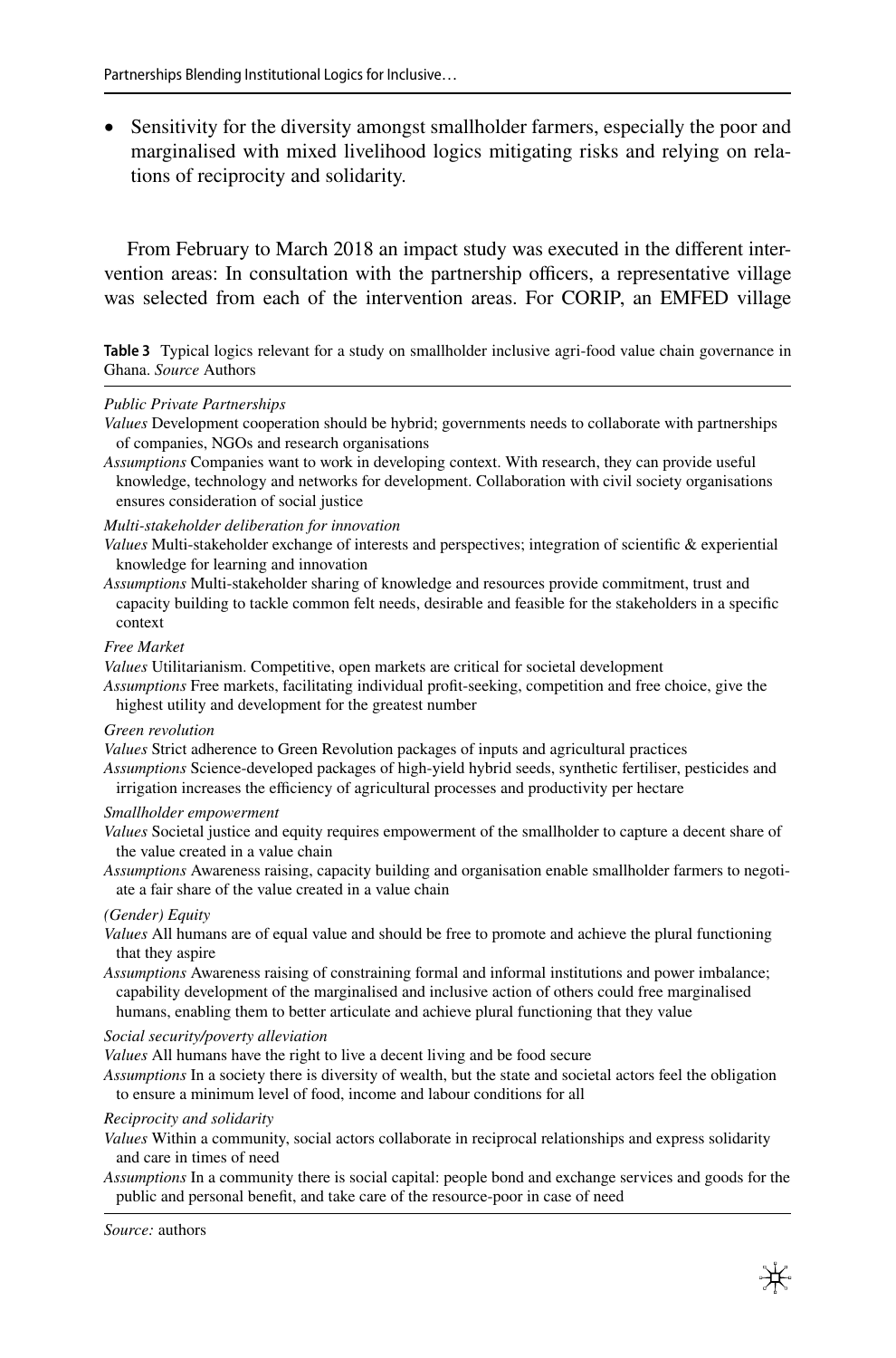was selected as this implementation partner seemed most benefcial for resourcepoor smallholders. In these four selected villages, 24 focus group discussions, 16 indepth interviews and 145 surveys were executed (refer to Table [4](#page-8-0)) on topics such as resource endowment, aspirations, project participation, process and services gained, impact on knowledge, materials, fnance, network and organisation, confdence, level of satisfaction related to aspirations. Focus group discussions and interviews were transcribed and analysed through iterative coding. Surveys were analysed with excel.

## **The Organisational Field of the Global‑ and Regional Value Chains in Ghana**

In the recent decades, Ghana attained sustained economic growth and is lauded for political pluralism (Resnick [2016](#page-22-9)). Downside is that politicians display a high interest for urban constituencies and remunerative export sectors but less for the rural food sector (Kolavalli et al. [2012](#page-22-10)). Meanwhile, bilateral development donors in Ghana shifted from 'Aid' to 'Aid for Trade' (Ministry of Foreign Afairs of the Netherlands [2013;](#page-22-11) Mawdsley [2015](#page-22-12); Savelli et al. [2018\)](#page-22-13). As farmer capacity building for agricultural production and market organisation proved slow and costly, they increasingly focussed on the support of private actors to create viable market structures. The green revolution logics remained important, but free market logics became more prominent at the expense of poverty alleviation and smallholder empowerment logics. In the domestic food sector donors increasingly supported dynamic local entrepreneurs to invest in processing facilities and create reliable market structures, whilst in the export sector they aligned with international companies of their home countries to entice the latter to engage in sustainable sourcing (Kelly et al. [2015](#page-21-14); Woodhill [2016\)](#page-23-9). As a result, around 2010, the dominant actors and institutional logics of the cocoa value chain difered signifcantly from domestic food value chains in Ghana.

### **The Global Value Chain of Cocoa**

Since the mid-1920s Ghana is a main producer of cocoa. At independence, the Ghana government took over the colonial Cocoa Marketing board, COCOBOD, and became the monopoly buyer, whilst also ensuring farmer services and quality control (Amoah [1998\)](#page-20-1). Restructuring programmes however forced COCOBOD in 1992 to liberalise the marketing through the introduction of private Licensed Buying Companies (LBCs). LBCs received a buyers' margin [almost 8% of net free-on-board (f.o.b.)], and purchasing clerks worked on commission basis. COCOBOD remained responsible for quality control, price setting and export marketing, stimulating cocoa production through free pesticide spraying and subsidised seed fertilisers, as the export trade margin and taxes provided essential government revenues (Laven [2010;](#page-22-14) Essegbey and Ofori-Gyamf [2012\)](#page-21-15). As LBCs were paid per volume, the quality of the delivered cocoa decreased till 2005, when COCOBOD decided to half the price for bags 'with more than 25% poorly fermented beans' (Vellema et al. [2016](#page-23-10)).

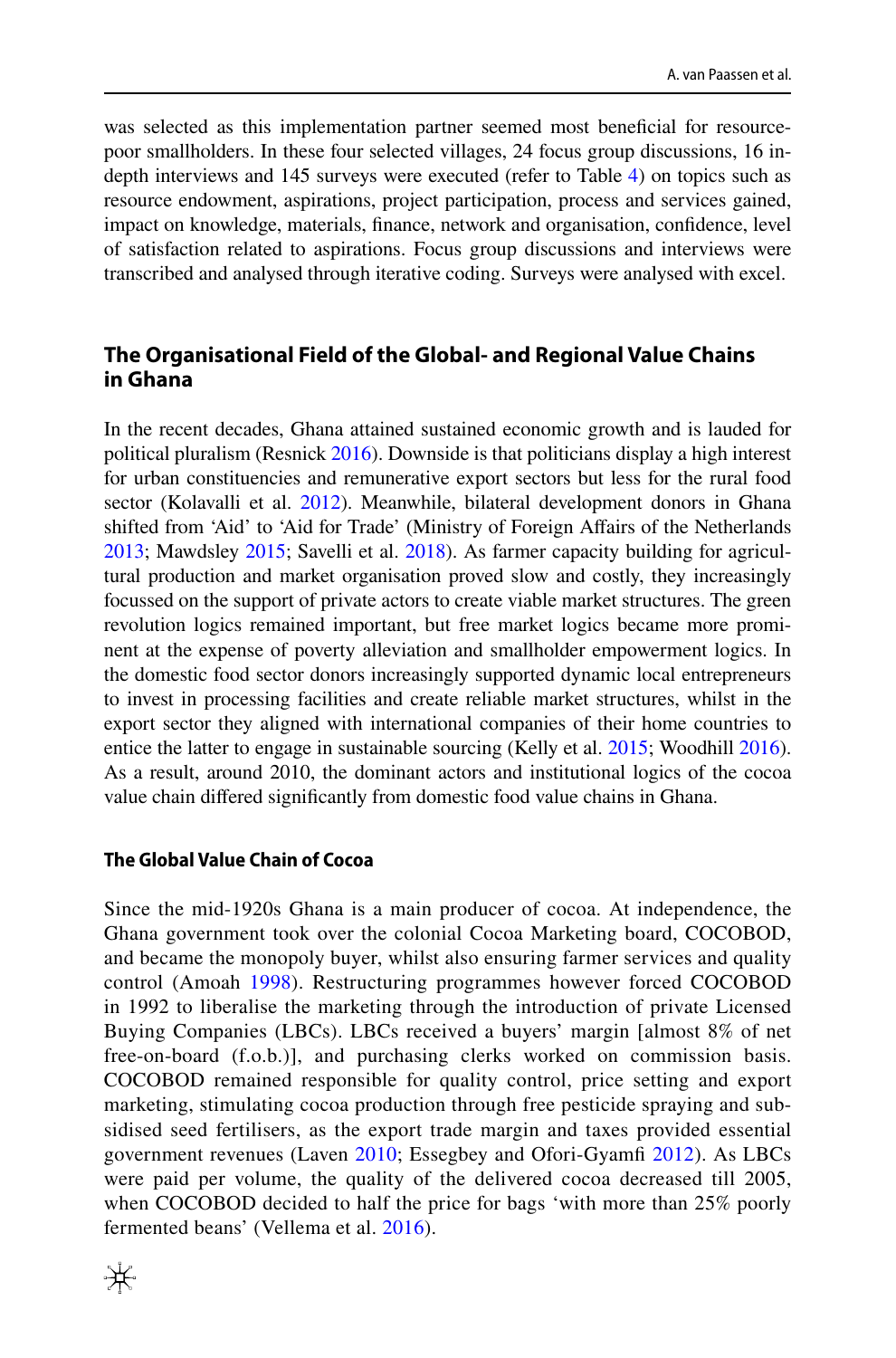<span id="page-8-0"></span>

|                                       | Table 4 Impact interviews with young, female, and male farmers plus processors (mainly females)                                     |                             |               |
|---------------------------------------|-------------------------------------------------------------------------------------------------------------------------------------|-----------------------------|---------------|
|                                       | Focus group discussions (24)                                                                                                        | In-depth interviews<br>(16) | Surveys (145) |
| COS-SIS: Assin Faso in Central Region | 2 female farmers group, 2 male farmers group and 1 youth group                                                                      |                             |               |
| CORIP: Kpandai in Northern region     | female group, 1 male group, 1 youth group                                                                                           |                             |               |
| Region<br>DONATA Wenchi in Western I  | 3 mixed (male and female) IP members groups, 2 female processing<br>groups, 2 male farmers groups, 2 female farmers group           |                             |               |
| 2SCALE: Kpandai, Northern region      | 2 female khebab processing groups, 2 male farmers' group, 2 female farm-<br>ers' group, 1 mixed (female and male) cooperative group |                             |               |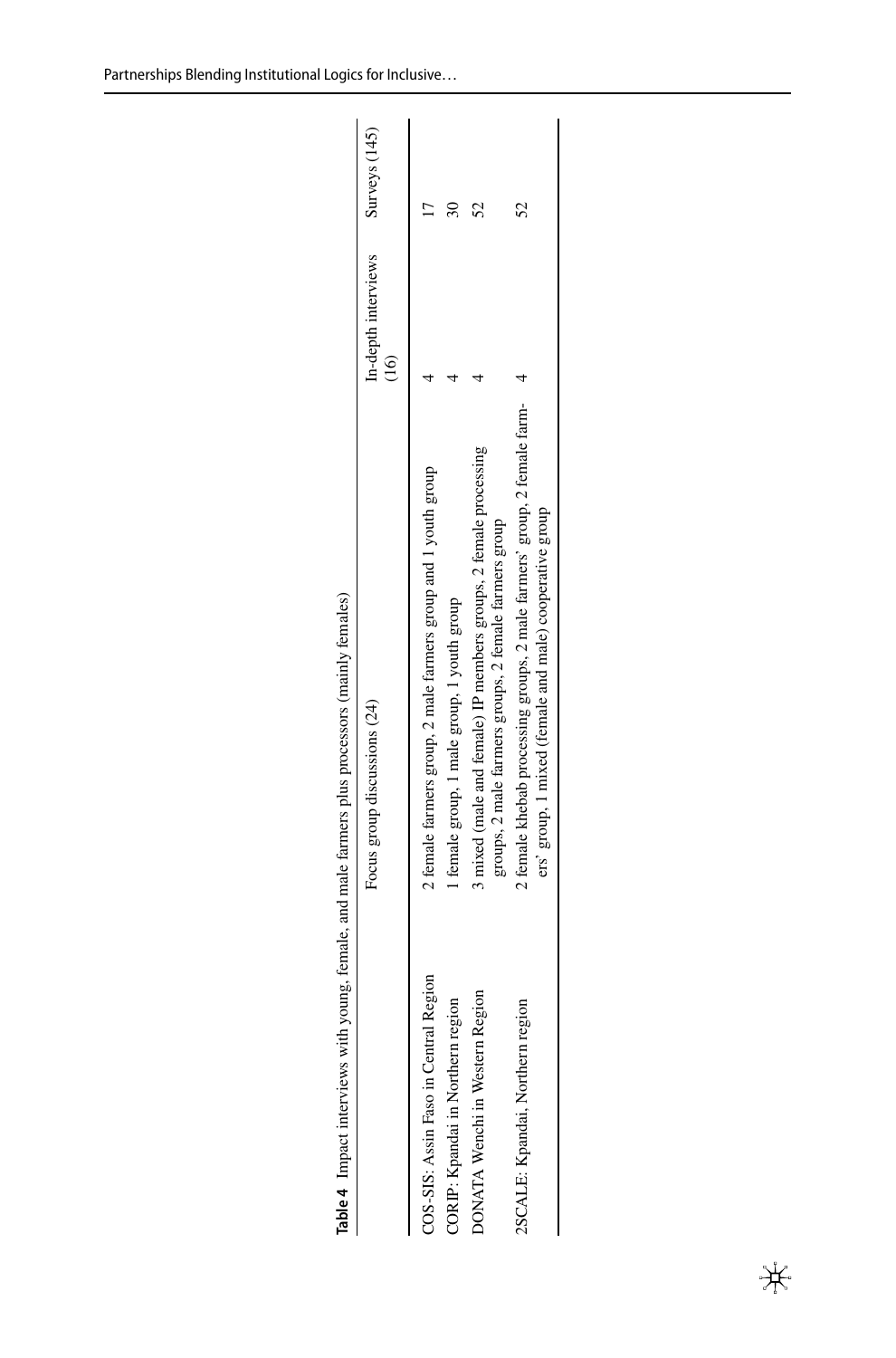From an institutional perspective, the cocoa sector in Ghana is highly formally structured through the state-owned marketing board. The prevailing logic of COCOBOD is to participate in the global free trade and attain proft through high volume, good quality cocoa production and trade. They aim to stimulate and control sustainable supply through yearly reviews of cocoa prices, fxed LBCand farmer margins. Third priority, partly political motivated but also to ensure sustainable cocoa supply, is to show care for the rural constituency through free seed and subsidised fertiliser campaigns (Houssou et al. [2017](#page-21-16)).

In 2008 about 800.000 smallholders with farm sizes of 0.4 to 4 ha attained 70 to 100% of their household income from cocoa (Baah and Garforth [2008\)](#page-20-2) but they were not motivated to invest in cocoa production due to inadequate advisory services, relative low cocoa farm prices (76% of net F.o.b. price in 2012), unreliable delivery of (subsidised) agro-inputs, declining soil fertility, and ageing cocoa trees (Adu-Acheampong et al. [2017\)](#page-20-3). This led to low average productivity levels of 263 kg/ha in 2012, whilst some farmers were able to produce 1400 kg/ha (Ingram et al. [2018\)](#page-21-17). In 2014/2015, about 45% of cocoa farming households lived below the World Bank poverty line (1.90 USD per capita), 35% between a decent living (around 2.20 USD per capita in Ghana) and the poverty line, and 20% above the decent living line (Waarts et al. [2019\)](#page-23-11). Despite the unreliable input delivery, most farmers preferred to wait for the subsidised assistance rather than to organise themselves. Weighing opportunities and risks, farmers demonstrate diferent farm logics. Amongst well-endowed farmers, some embrace the 'free market logic' and readily obtain credit for high productivity cocoa investments, whilst others value their autonomy and social reciprocity logic. The latter refrain from credit relations and invest in diverse crops, using relationships for mutual help to maximise the labour- and cash fow, minimising risks (Jaskiewicz and Laven [2016;](#page-21-18) Manley and Leynseele [2019\)](#page-22-15). Amongst the resource-constrained, mostly young or female farmers who have little farm investments and highly depend on family labour, some take input credits whilst others opt for social reciprocity and subsistence farming (Ibid).

Multi-National Companies (MNCs) source cocoa from Ghana to process in the Netherlands (33.8%), United Kingdom (12.1%) or Belgium (8.8%) (Essegbey and Ofori-Gyamf [2012\)](#page-21-15). Embracing the free market logic, they focus on 'sustainable sourcing' of cocoa (Vellema et al. [2016](#page-23-10)). As they cannot compete on price in Ghana, they try to build direct relations with cocoa farming communities through voluntary certifcation schemes (Laven and Boomsma [2012\)](#page-22-16) and/or Public–Private Partnerships (PPPs), where lead companies collaborate with donors, NGOs and governments. Certifcation schemes provide companies price premiums, used to cover the professional training, quality monitoring and farmer bonusses, whilst PPP arrangements help them to mobilise complementary competences and resources to ensure sustainable sourcing. These strategies enable international companies to show commitment to global sustainability standards and keep a 'licence to produce' in consumer markets.

米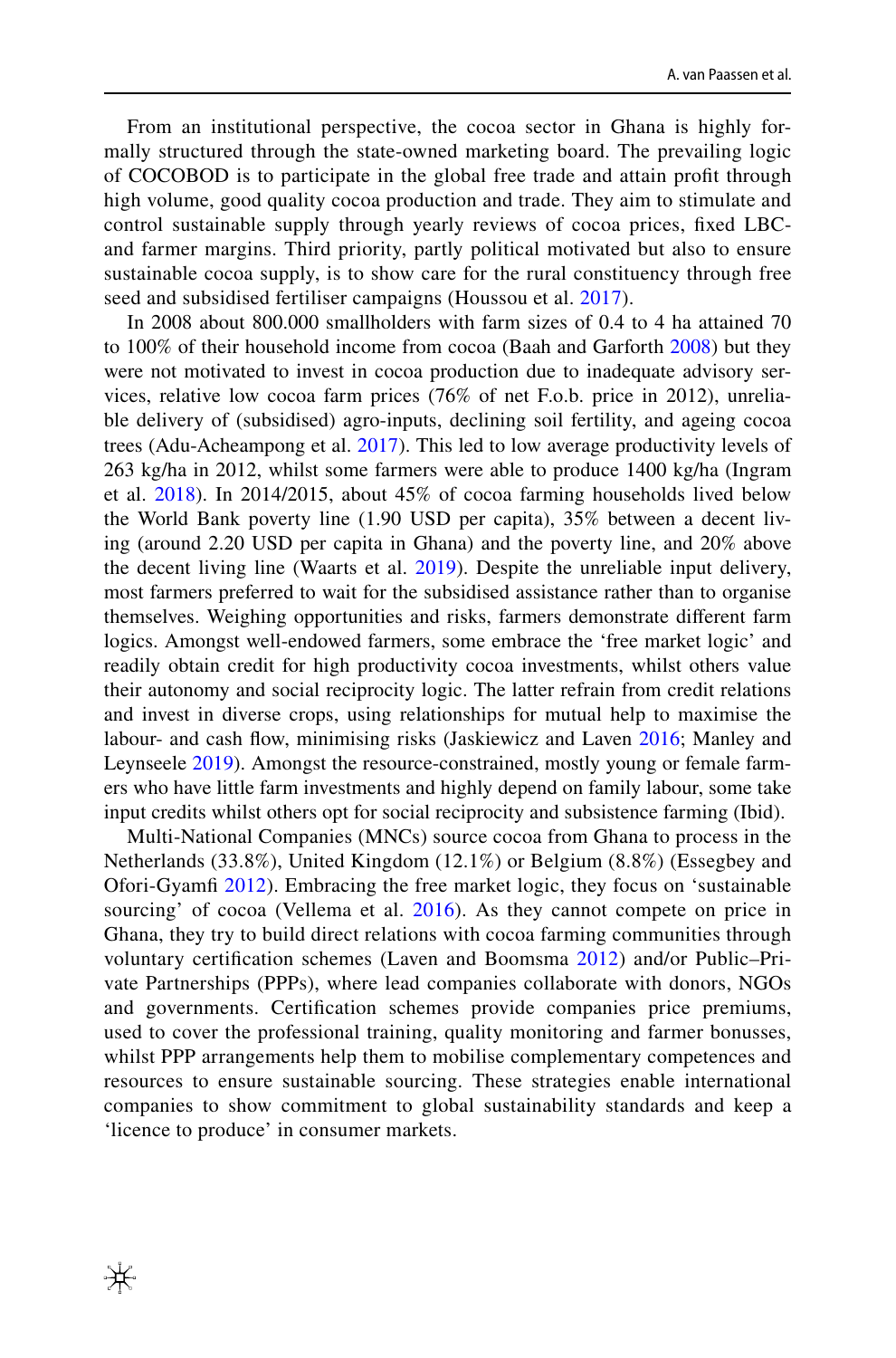### **The Regional Food Value Chain**

In the last three decades, the government did not invest in the structurally development of the domestic food sector (Resnick [2016](#page-22-9)). The Ministry of Food and Agriculture (MoFA) lacked pro-active policies for the development of an food-processing industry, the promotion of diversifcation (Kolavalli et al. [2012\)](#page-22-10), and capacity building of Farmer Based Organisations (FBOs)s at all levels (Senadza and Laryea [2012\)](#page-23-12). When world prices rocketed and food was scarce in 2008, the Ghanaian government launched a national fertiliser subsidy programme. Through time, the political discourse concerning the target of the subsidy programme alternated between 'agricultural development' and 'the creation of a food safety-net for the resource-poor' (Resnick and Mather [2016](#page-22-17)). In practice, delivery was often too late, and negatively impacted private sector and farmer business initiatives (Ibid). Due to the fuctuating input supply and market demand, and highly variable food prices there was limited farm investment, and investments done mainly consisted of labour-saving mechanisation, acquisition of fertiliser and herbicides rather than sustainable intensifcation (Houssou et al, [2016\)](#page-21-19). Around the 2010s, commercial food crop production was predominantly done by resource-poor smallholder farmers who mainly sold their produce to local markets or aggregators with whom they had a loan. Cultivation was characterized by low-input and average yields were well below attainable levels (Ibid).

There is some diversity but the main logics of these farmers concern social reciprocity and solidarity for food security. The use of arable land is allocated by the male head of households but all members help each other out (Vercillo [2020\)](#page-23-13). It is the responsibility of household head to secure household food staples, but if they do not manage spouses add from their personal stock (ibid). All members buy inputs for food crop production they intend to sell to pay small daily expenses, decent housing and the children's education. However, the balance is delicate as Vercillo et al. [\(2020](#page-23-14), p. 565) note: 'various smallholders feel adherence to the green revolution is a short-term trade-off to meet subsistence needs at the expense of soil health'.

## **Field Results: Blending of Logics by Partnerships and the Smallholder Efect**

### **CoS‑SIS**

### **Blending of Logics**

In the cocoa sector, we studied a research-driven IP initiative as well as a donor driven PPP project. The IP was part of a larger Convergence of Sciences-Strengthening Innovation Systems (CoS-SIS) project in West Africa. After research into farmer-led innovations at local level, CoS concluded that smallholder farmers faced small windows of opportunity due to constraining formal and informal institutional arrangements (van Huis et al. [2007](#page-23-15)). In the second phase CoS-SIS therefore aimed to combine participatory research at farm level with IPs of key actors, able to tackle constraints at institutional level (Hounkounou et al. [2012](#page-21-20)). Senior CoS researchers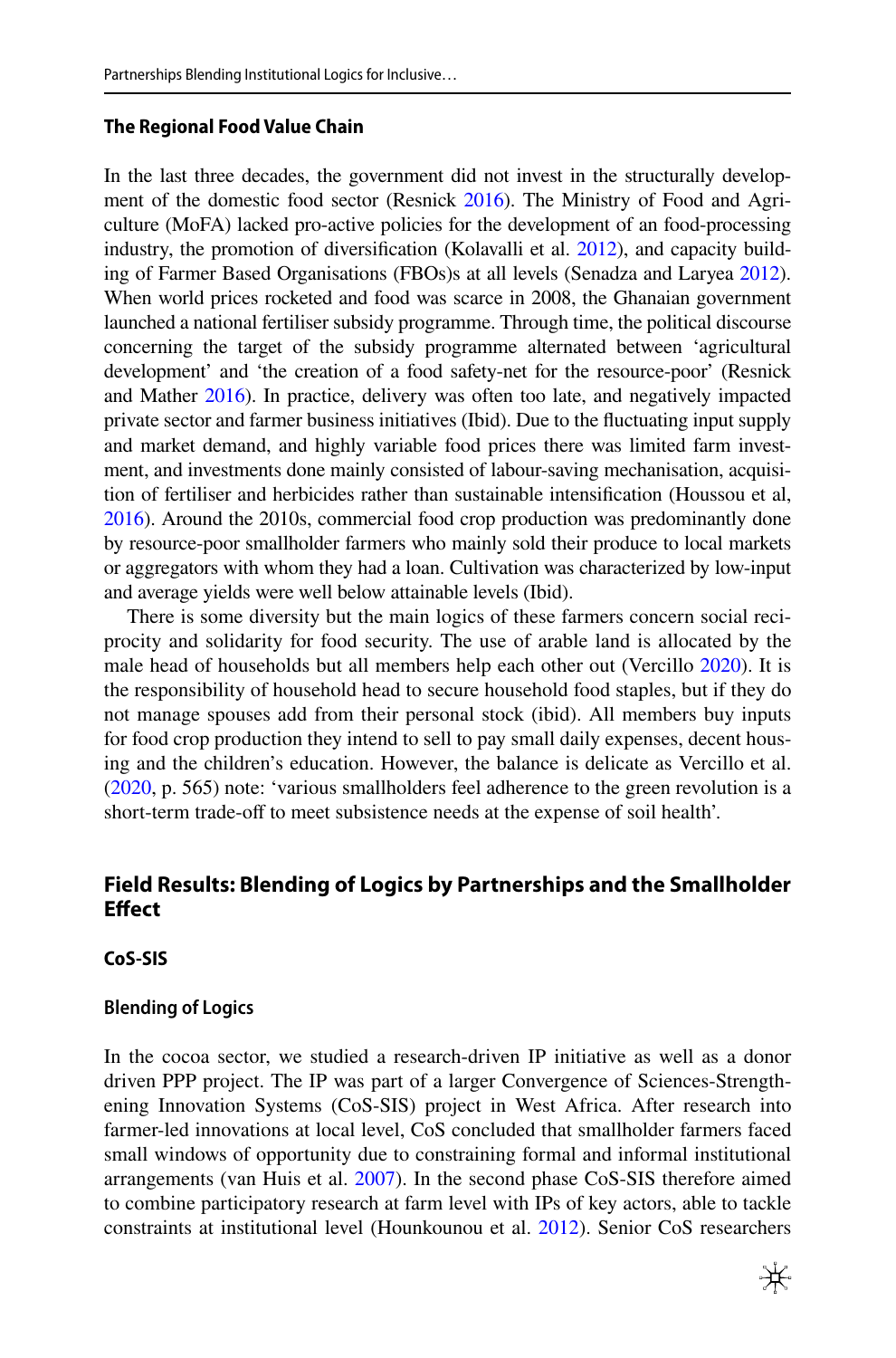persuaded the Dutch Ministry for International Relations & Development to fund this follow-up research, and they contacted the respective National Agricultural Research Institutes (NARIs) in Mali, Ghana and Benin to select the domains of intervention in line with national development priorities. Ghana's cocoa sector was amongst the selected domains (Ibid).

The action research on institutional change for smallholder development started with scoping studies, discussed in multi-stakeholder workshops. These workshops defned the IP priorities and key actors to be involved. At this stage, it became clear that key actors at national level were concerned about young farmers not willing to invest in the cocoa production and acknowledged the inefficiencies of existing institutional arrangements for pesticides- and input supply (Adu-Acheampong et al. [2017](#page-20-3)). The programme recruited an IP facilitator from the trusted Cocoa Research Institute Ghana (GRIG), linked to COCOBOD to mobilise open-minded IP members amongst farmer representatives, COCOBOD and the Ministry (van Paassen et al. [2013](#page-23-5)). Together they agreed to study the cocoa price setting: the margin paid to farmers and the margin set to cover the public support programme. Investigations by Cargill of price setting in Cameroon and Ivory Coast enabled the IP to persuade the minister in 2010 to announce a 33% farmer price increase (to  $GH\varphi$ 200 per bag of 64 kg), a sum considerably higher than the one proposed by the Producer Price Review Committee (GH¢180 per bag) (Adu-Acheampong et al. [2017](#page-20-3), p. 4). Furthermore, a study was done on the technical and organisational efficiency of the pesticide spraying gangs and free fertiliser distribution. This led to delicate discussions, announcements of subsidised input deliveries in national newspaper to enhance transparency and curb corruption, and the provision to gradually reduce the public spraying and input supply to allow for a more readily supply of inputs on a commercial basis (Ibid: 5).

In sum, the leading researchers of CoS-SIS demonstrated institutional entrepreneurship: driven by the logics of poverty alleviation and multi-stakeholder innovation, they mobilised actors to create institutional arrangements, conducive to smallholder development. In the context of the Ghanaian cocoa sector, the farmer representation was weakly organised and the relevant institutional change had to come from the COCOBOD and government authorities, who prioritised the 'green revolution' and 'free market' logics'.

### **Changing Value Chain Relations and Transaction Costs of Smallholders**

When assessing the change in relations and transaction costs of smallholders, created by the CoS-SIS IP, the smallholders provided the following feedback:

• *Relational-wise*, the CoS-SIS leaders aimed to increase the development opportunity of the smallholders, but as farmer organisation in Ghana was weak, the mobilisation of FBOs for advocacy of the resource-poor did not materialise. Smallholders did not notice any change in information provision and transparency of the government input supply, as they read no newspapers nor were able to pay officers and spraying gangs for access to the subsidised support. The effect of the envisaged IP privatisation activities was that the resource-poor could rely

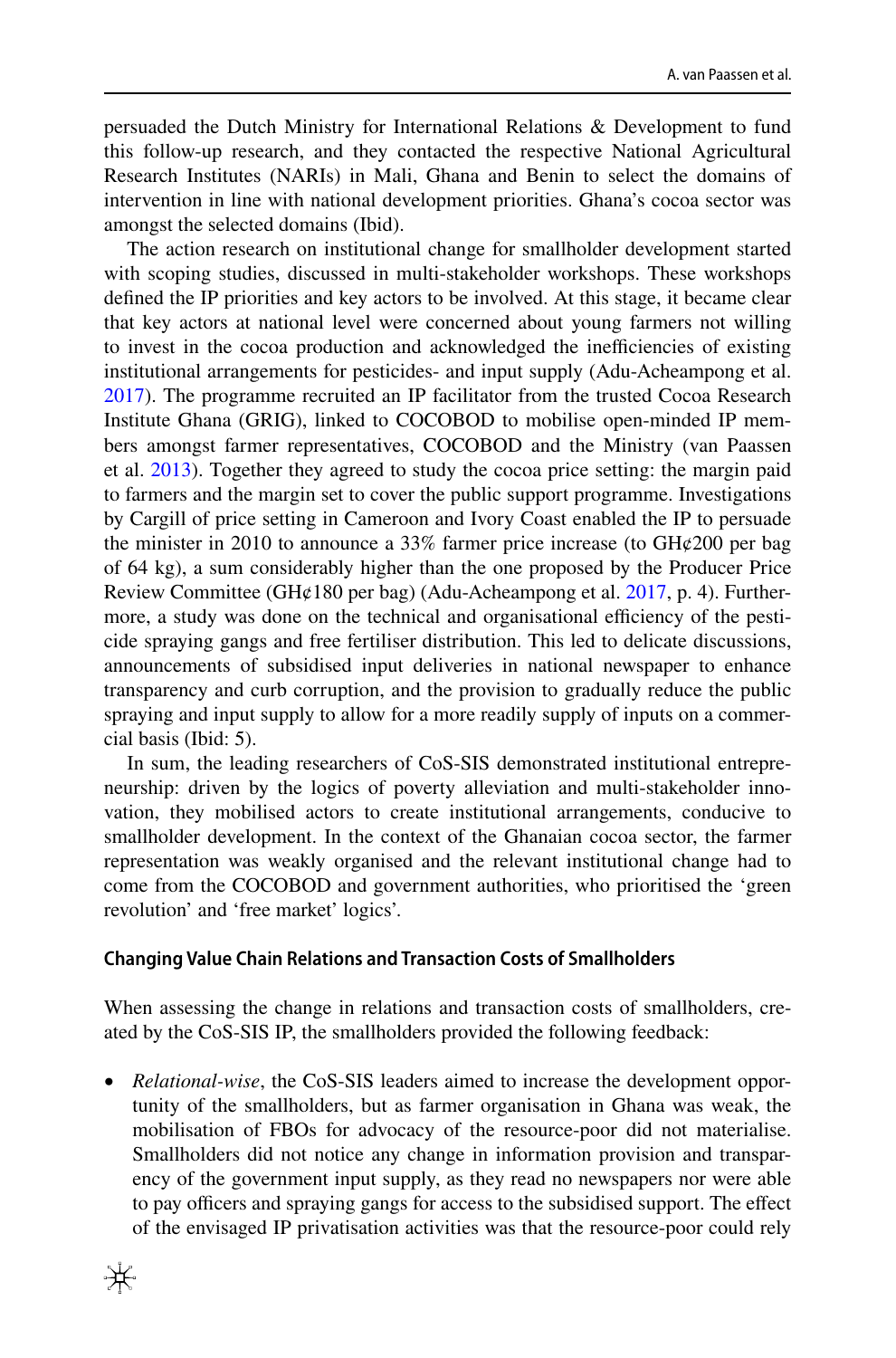less on public support and depended more on own or external resources provided under a 'free market' logic. For the poor this may easily lead to a negative lockin (Laven and Boomsma [2012](#page-22-16)), hence many rather limit their capital investments in agriculture ('free market' and green revolution' logic), opting for the 'social reciprocity and solidarity' logic.

• At the level of *Transaction costs for value chain participation*, respondents noted they beneftted from the increased farmer price, but the money was spent 'when farm investments were needed'. In Ghana, cocoa is seen as the most proftable crop, and respondents aspired improved cocoa productivity to raise income and accumulate farm resources. However for the poor involvement in commercial credit for fertiliser and pesticides is risky. With lower soil fertility and increased uncertainty of rainfall, many resource-poor households get indebted.

### **CORIP**

#### **Blending of Logics**

As home country of various cocoa MNCs, the Embassy of the Netherlands was interested to allocate substantial development funds to cocoa production. In dialogue with various MNC's, they commissioned a technical–economic assessment of Ghana's cocoa sector in 2012 and learned that the cocoa producers, even the certifed producers, could improve the productivity with 25–50% with 'timely and appropriate supply of agro-inputs'. The embassy imagined that Rural Service Centres (RSCs) were the missing institutional arrangement, and driven by the 'Aid for Trade' and PPP logic they contacted NGO Solidaridad to elaborate a concrete project proposal. In the 1980s, Solidaridad promoted Fair Trade products in western consumer markets but later they shifted focus to the development of fair local production structures. In Ghana they were a respected development partner. In line with the PPP logic, the Cocoa Rehabilitation and Intensifcation Programme (CORIP 2013–2017) promised 50% funding and technical support for RSCs created by LBC-MNC ventures. To align with the government, the CORIP involved the Ministry of Finance & Economic Planning and COCOBOD in the consortium. Together with the International Fertiliser Development Centre (IFDC), CRIG provided technical training to the RSC managers. In this way the Dutch Embassy mobilised private companies to create new institutional arrangements for smallholder input supply and training, independent of the public services. The prime logic pursued was 'free market', but the collaboration with Solidaridad demonstrated also commitment to 'social justice'.

In 2014, seven LBC-MNCs ventures acquired CORIP funds and created about 20 RSCs with diferent arrangements. Some ventures constructed local shops with demonstration plots, whilst others opted for mobile service centres. A Ghanaian venture EMFED/Abrabopa employed youngsters to offer smallholder farmers a gamut of farm management services, to be paid back through a part of their harvest. Apart from input supply, many farmers requested assistance for weeding, pruning, fertility and pest management, harvesting, pod breaking and drying. This served the elderly as well as absentee farmers, with small inherited plots. A monitoring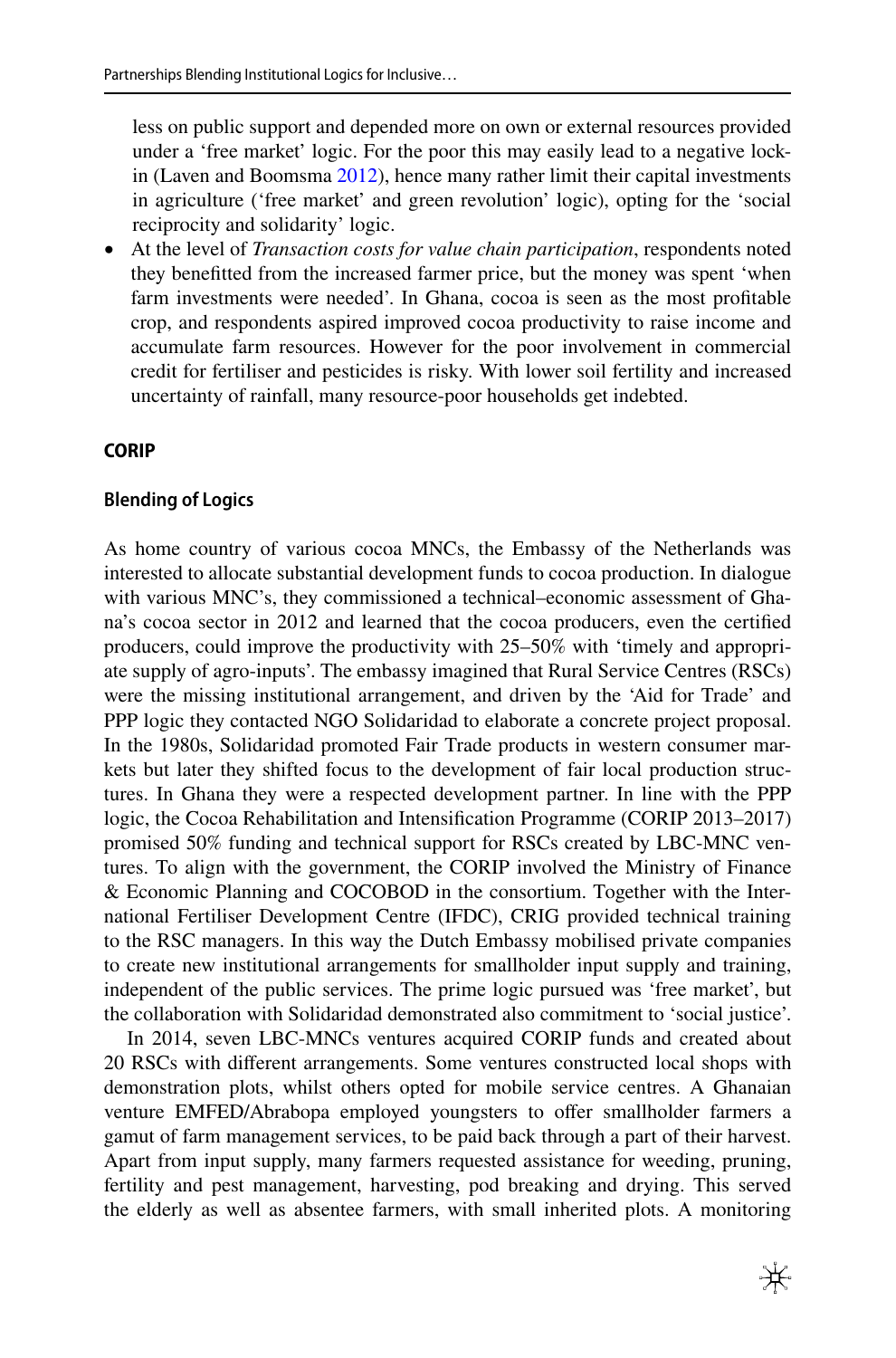system was set up to enhance LBC-MNC knowledge sharing about farmer needs and efective business models. Depending on their interpretation of Corporate Social Responsibility(CSR), LBC-MNC ventures developed diferent service arrangements, blending 'free market' and'green revolution' with 'social justice' logics, e.g. providing nearby access to inputs and training, integrating inputs for other crops to support food security.

### **Changing Value Chain Relations and Transaction Costs of Smallholders**

As the operationalisation of the RSCs difered per LBC-MNC, the change of value chain relationships and transaction costs of smallholders also difered per arrangement:

- *Relational* All RSCs ensured more timely, nearby access to cocoa inputs, and technical training to lead farmers. Many resource-endowed farmers invested in the relevant inputs, but the resource-poor were hesitant and preferred to wait for the subsidised inputs. Access to RSC for the resource-poor improved when linked to a certifcation scheme, ofering more intensive knowledge exchange, provision of collective spraying, pruning equipment, and price premiums.
- *Transaction costs for value chain participation* Though inputs and information provision was more timely and nearby, transaction costs for participating in the cocoa value chain mainly improved for the resource-endowed. Depending on the engagement of LBC-MNCs in certifcation schemes and their interpretation of CSR, more resource-poor households beneftted of information and production support. The EMFED farm management services especially served the elderly, ill, females and absentee farmers, who now did not need to arrange labour and received their share of the harvest income.

## **DONATA**

## **Blending of Logics**

To increase the uptake of the green revolution technologies and attain higher productivity in the food sector of Africa, the Forum for Agricultural Research in Africa (FARA) together with the West and Central African Council for Agricultural Research and Development (CORAF/WECARD) elaborated the 'Dissemination of New Agricultural Technologies in Africa' (DONATA, 2011–2014) project. The uptake of the technologies should be attained through *'multi-stakeholder processes using an innovation platform as key tool for participatory and collective action, facilitating livelihood and/or value chain development'*. They negotiated funding from the African Development Bank (AfDB), which promotes '*inclusive growth and the transition to green growth*', and contacted the NARIs for implementation. In Ghana, CSIR-CRI was appointed to lead the DONATA project for cassava, and they contacted the District Agricultural Office (DAO) in the Wenchi municipality of Brong Ahafo region to implement this new innovation

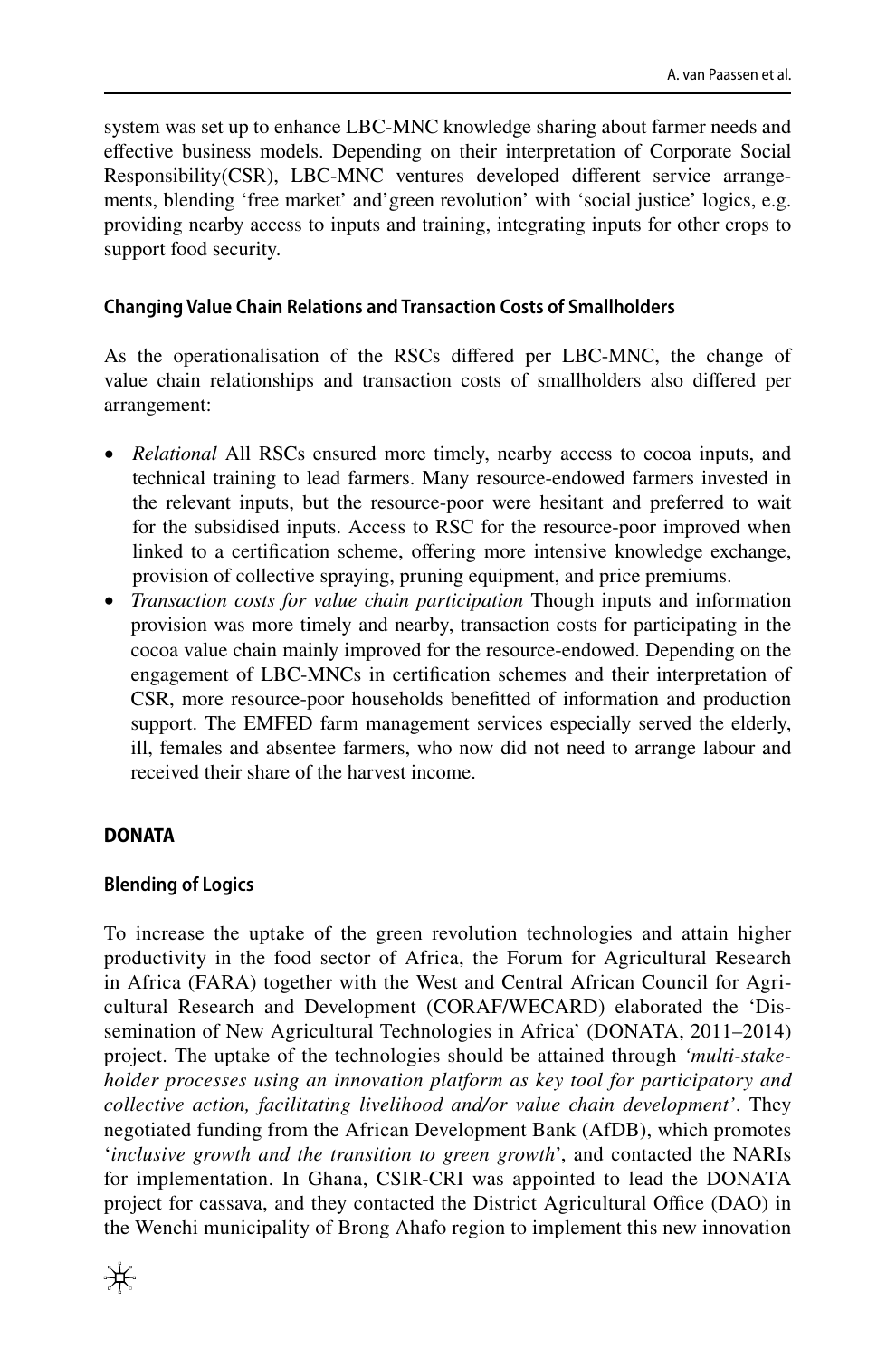approach. The DAO adhered to the 'green revolution' logic and appreciated the 'multi-stakeholder innovation' logic but resource availability was such that their advisory practices rather aligned with the 'transfer of technology' logic. However, the DONATA funds enabled them to engage with the 'multi-stakeholder innovation' logics, and they selected 5 farmer groups with commercial cassava production, eager to engage in multi-actor learning. IP membership was fexible, starting with 10 to 30 farmers, including women who also processed cassava into gari. The deliberations started with a joint problem identifcation and a selective choice of 'green revolution practices' for-farm experiments. Farmers tried highyielding cassava varieties with good grinding quality, new planting and weeding practices to reduce chemical and labour needs. When productivity increased, the focus shifted to transport, processing and marketing issues; hence transporters and traders joined the IP. In dialogue, the local cassava transport was optimised to serve farmer needs and with the support of the DONATA funds cassava processing cooperatives were established.

## **Changing Value Chain Relations and Transaction Costs of Smallholders**

The DAO created a local innovation arrangement based on 'multi-stakeholder innovation' logics for selective use of 'green revolution' practices, actually resembled an 'smallholder empowerment' logic (Osei-Amponsah et al. [2018](#page-22-18)):

• *Relational* The most active cassava IPs comprised migrants from the north, who did not have land property rights and borrowed land from the autochthone population. Autochthone farmers rather invested in lucrative tree crop farming. Tree ownership implies long term access to land and therewith create rights on ownership; hence migrants were not supposed to plant trees on borrowed land and specialised in seasonal food crops. To attain support for their agricultural and processing activities, migrant community organised themselves in groups to attract project support, like the one provided by the IP project.

 The IP activities benefted male farmers, but especially the females who acquired an agrobusiness training and started a processing unit. They developed a business network, and negotiated cassava marketing with their spouses, other cassava farmers and transporters. Formally registered as a group, the women managed the cassava processing unit. They strengthened their position in the local cassava market, but were not yet linked to larger distance consumer markets.

• *Transaction costs for value chain participation* The IP enabled the involved migrant community to obtain (a) high productive varieties and input-saving farm practices, (b) well-organised transport arrangements, (c) business training and equipment for cassava processing. Production doubled for all participants and the women acquired lucrative processing and marketing opportunities. Within the processing unit they organised a mutual help fund.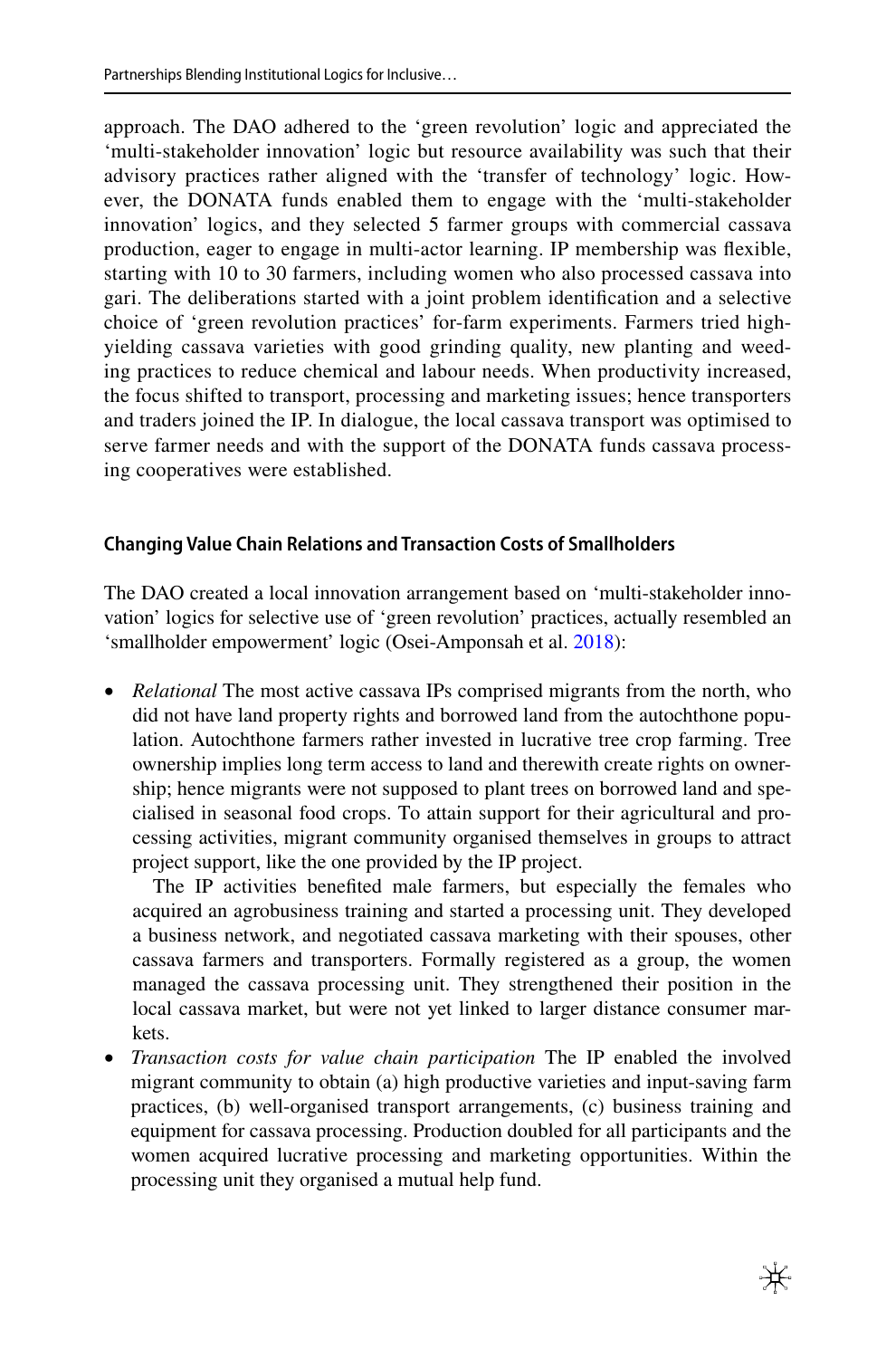### **2SCALE**

### **Blending of Logics**

2SCALE is a follow-up of the Africa-wide 1000+project (2006–2010), led by the NGOs IFDC and ICRA. When the impact of the IFDC Integrated Soil Fertility Management (ISFM) project (1998–2005) was ofset by falling product prices, 1000+adopted a Competitive Agricultural Systems and Enterprises (CASE) approach. IFDC aimed to promote a 'green revolution' plus a 'free market' logic, but ICRA who adhered to a 'multi-stakeholder innovation' and 'smallholder empowerment' logic convinced them to focus on FBO capacity building, strengthening the organisation, processing and marketing capacity. The project blended 'empowerment' with the 'green revolution' and 'free market' logic. At the end of 1000+, IFDC contacted the Dutch Embassy, who was in the process of a policy shift from 'Aid' to 'Aid for Trade' (Ministry of Foreign Afairs of the Netherlands [2013\)](#page-22-11). Prioritising 'free market' logics, the embassy aimed to build local market structures and competitive business management in the food sector. The economic evaluation of 1000+, commissioned by the Embassy, recommended improved project efficiency through scaling. As the Embassy promoted PPPs, IFDC and ICRA wrote a 2SCALE proposal (2012–2017), integrating 'PPP' and 'free market' logics. In Ghana, IFDC arranged 16 clusters with contracts between traders, fnancial institutions, service providers and secondary FBOs, whilst local NGOs continued their FBO capacity building activities. BoPInc became also involved as partner, executing market studies for Bottom-of-the-Pyramid (BoP) businesses: 'commercially and socially viable business models, which include the people in the BoP as consumers, producers and entrepreneurs in the supply chain.'

In northern Ghana, three market clusters focused on soy beans. There was a large processing capacity, but weak market structures constrained farm production. In 2SCALE, secondary level FBOs negotiated contracts with input suppliers, tractors services and soy bean traders, enabling primary level farmer groups to attain group credit and the demanded input- and ploughing services. Local NGOs EPDRA and SEND provided training in nutrition, low-input agriculture, business- and FBO management, whilst coaching primary level farmer groups in the organisation of the services and credit & saving arrangements. There was leniency for the poor, allowing them to use services in a way they deemed ft for their circumstances, as long as they honoured the group loan repayment. When BoPInc. identifed a soybean kebab market at nearby schools, the NGOs trained women in kebab production and marketing. Apart from this NGOs had their own agenda, e.g. SEND executed a gender programme, stimulating men to help their spouses with part of the farm and household chorus.

Looking at the evolution of the project activities, the Dutch embassy induced the 1000+project owners to add PPP contracts for cluster markets arrangements (market logic) to their ongoing work of FBO capacity building ('smallholder empowerment' with selective coupling of 'green revolution' and 'free market' logic). The inclusion of local faith-based and gender-sensitive NGO's for FBO capacity building ensured concern for justice and smallholder reciprocity & solidarity logics.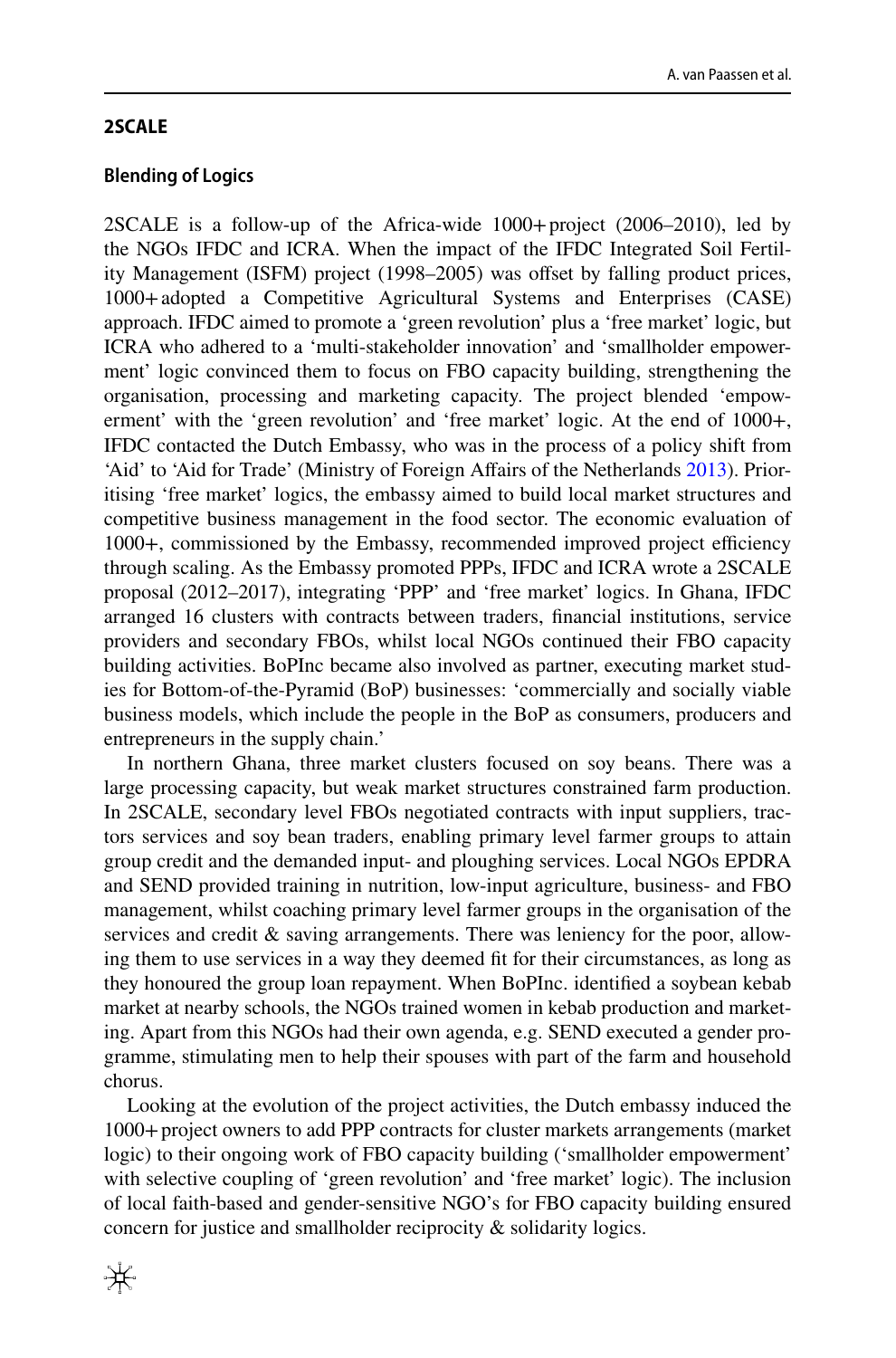### **Changing Value Chain Relations and Transaction Costs of Smallholders**

2SCALE induced the following smallholder value chain changes:

- *Relational* The cluster approach created formal relations between regional companies and emerging FBOs, whilst the FBO capacity building aimed to strengthen the FBO functioning and bargaining power. As trust had to be strengthened between the primary and secondary level cooperatives, the NGOs focused on (a) a strong cooperative administration, negotiating favourable prices and delivery contracts with large soy bean traders and processors, and (b) coaching of cooperative members on the clarity and leniency of rules. Resource-poor were allowed to use inputs and services as deemed ft, but soybean quality and loan repayment rules were strict. This served many smallholders, but was too strict for and therewith excluded the poorest. The gender awareness programme frst created annoyances, but in due time men began to acknowledge the workload of women and started to help out.
- *Transaction costs for value chain participation* 2SCALE worked with existing faith-based and gender-sensitive NGOs, who aimed to support the smallholder farmers. Hence, the resource-poor (50/50 male and female) got training on lowinput agriculture, increased soy yields, and according to smallholder respondents the increased income helped to build food stocks, expand processing activities or buy livestock. The cluster-FBO approach enabled the farmers (a) to gain timely and easy access to inputs and tractor services (critical for ploughing of compact soils), and (b) attain good prices, sell in bulk, and save money at the cooperative credit union for business investments or housing, or payment of school fees, hospital bills and other necessities. For those who could comply with the strict quality and repayments, transaction costs for relevant agricultural information and services, transport, marketing and cash fow management were considerably reduced.

## **Analysis and Discussion**

In this paper we applied institutional theory to study (a) the context and the blending of logics at the initiation and implementation of partnerships, as well as (b) the change in value chain relationships and transaction costs incurred by smallholders. We compared the management and outcome of IPs and PPPs in a highly structured global cocoa value chain and more informal regional food value chains in Ghana, and came to the analysis as summarised in Table [5](#page-17-0).

MNCs and governments have high stakes and structuring roles in global agrofood value chains. In our case study, they were the key actors for partnerships, advancing 'green revolution' and 'free market' logics in the cocoa export sector. The IP initiative of the researchers, aimed at empowerment and social welfare for smallholders was selectively coupled, or even decoupled and replaced by COCOBOD members pursuing a 'green revolution' and 'free market' logic. The bilateral donor, initiating the CORIP PPP, already aligned with MNCs at the formulation phase so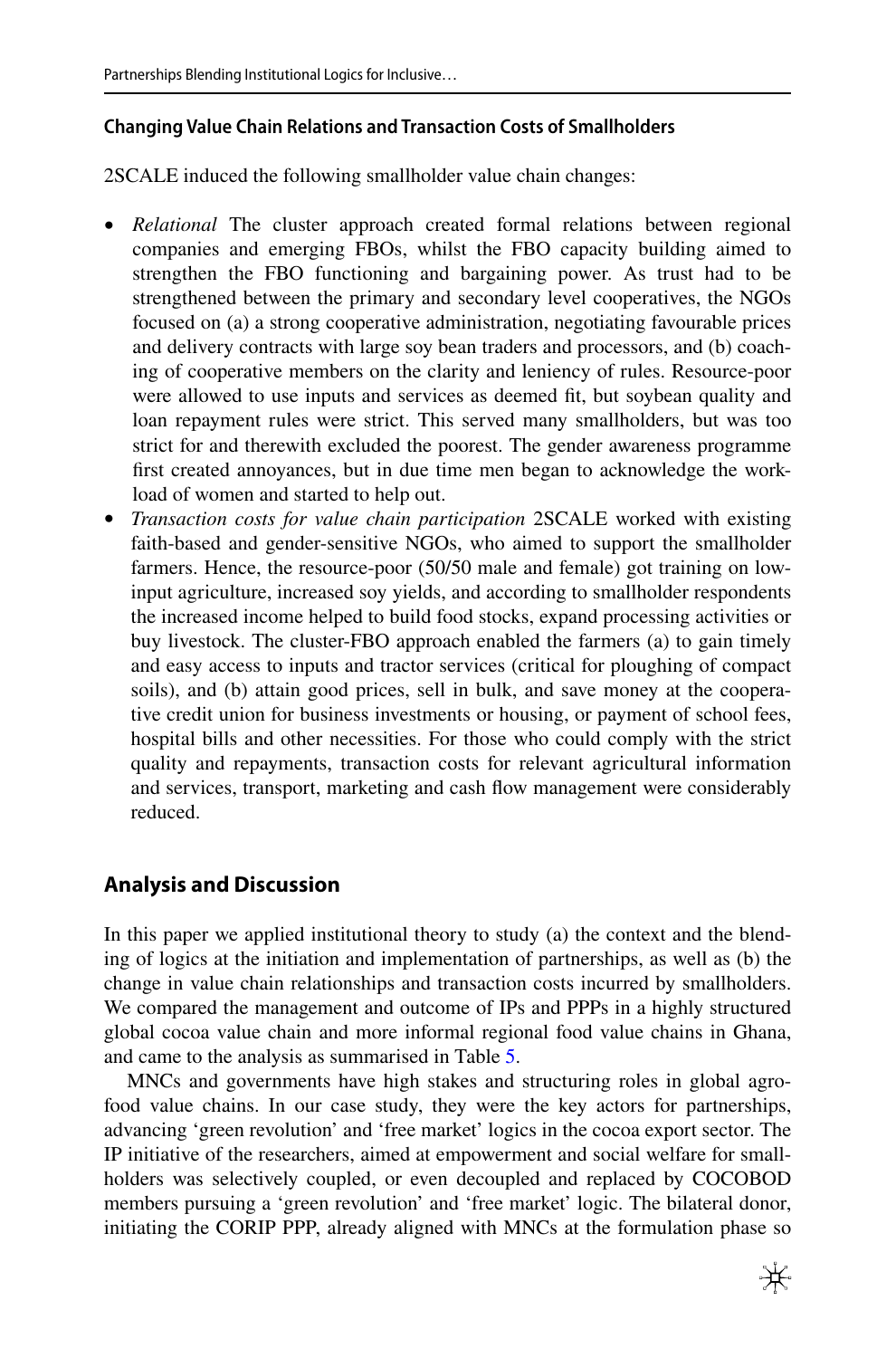|                                                                                        | Table 5 Partnership blending of logics and impact on marginal farmers in Ghana                          |                                                                                                       |                                                                                                                         |                                                                                                                                                                                                   |
|----------------------------------------------------------------------------------------|---------------------------------------------------------------------------------------------------------|-------------------------------------------------------------------------------------------------------|-------------------------------------------------------------------------------------------------------------------------|---------------------------------------------------------------------------------------------------------------------------------------------------------------------------------------------------|
|                                                                                        | Export sector                                                                                           |                                                                                                       | Food sector                                                                                                             |                                                                                                                                                                                                   |
|                                                                                        | $CS-SSE$                                                                                                | CORIP                                                                                                 | <b>DONATA IP</b>                                                                                                        | 2SCALE PPP                                                                                                                                                                                        |
| Negotiated logics at initiation<br>(in order of priority)<br><b>Blending</b> of logics | Multi-stakeholder deliberation<br>WUR Researchers: & DGIS:<br>Smallholder empowerment<br>Social welfare | Embassy, MNCs & Solidaridad: CORAF/WECARD:<br>Green revolution,<br>Free market, PPP<br>Social welfare | Multi-stakeholder deliberation<br>Green revolution,<br>Free market                                                      | IFDC/ICRA & Embassy:<br>FBO Empowerment<br>Green revolution<br>Free Market,                                                                                                                       |
|                                                                                        |                                                                                                         |                                                                                                       |                                                                                                                         | È                                                                                                                                                                                                 |
| Partnership enacted logics                                                             | Multi-stakeholder deliberation<br>IP farm rep. & COCOBOD:<br>Green revolution<br>Free market            | Green revolution,<br>(Social welfare)<br>Free Market,<br>LCB-MNC:                                     | (smallholder empowerment)<br>multi-stakeholder deliberation<br>Selective green revolution<br>CSIR & DAO:<br>Free market | Smallholder/FBO empowerment,<br>Selective green revolution<br>Selective green revolution<br>Village SEND/EPDRA:<br>Social Welfare<br>Cluster IFDC:<br>Gender equity<br>Free market<br>Free market |
| Change in value chain relations a                                                      | nd socio-economic transaction costs resource-poor smallholders                                          |                                                                                                       |                                                                                                                         |                                                                                                                                                                                                   |
| A Relational                                                                           | $\circ$                                                                                                 | RSC-Certification: +/0/-<br>RSC-Non-cert.: 0,<br>RSC-EMFED: 0                                         | Cooperative: ++<br>Females: ++<br>Males: +                                                                              | Cooperative: ++<br>Females: +<br>Males: +                                                                                                                                                         |
| A socio-economic transaction<br>costs                                                  | $\overline{+}$                                                                                          | RSC-Certification: +<br>RSC-EMFED: ++<br>RSC-Non-cert.: 0                                             | Females: ++<br>Males: +                                                                                                 | Females: +<br>Males: +                                                                                                                                                                            |

<span id="page-17-0"></span> $\frac{1}{2}$ 

A. van Paassen et al.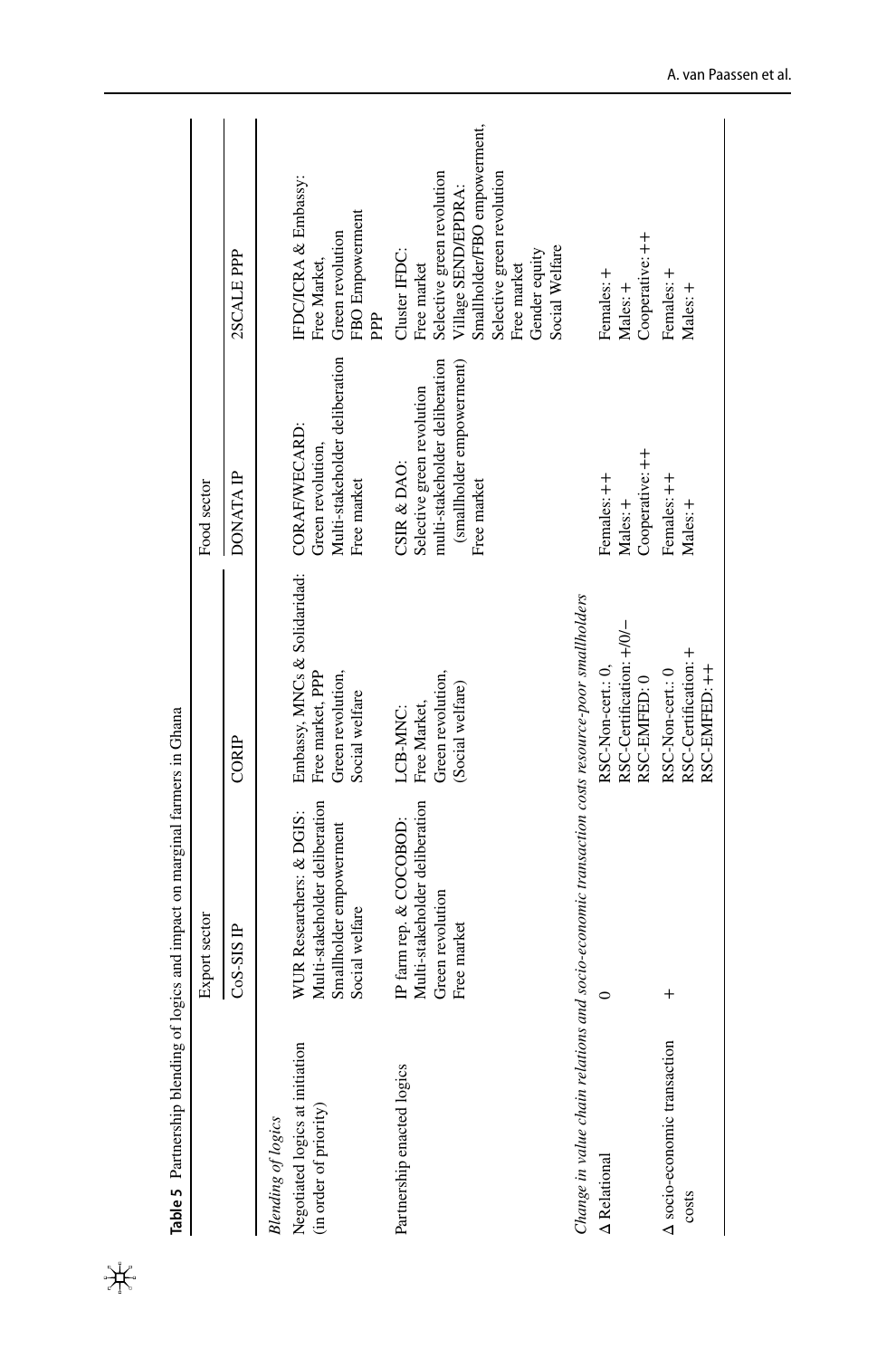that there was little tension and change in the implementation. LBC-MNCs could pursue their own combination of free market and social welfare logics. EMFED as new local entrepreneur came with a straightforward innovation: an innovative business model beneftting the poor. The partnerships did not improve the relational position of smallholders. They slightly improved the socio-economic situation of smallholder farmers, especially those of the more resource-endowed (Apart from EMFED, with its innovative approach). As 80% of the cocoa growing households earned less than a decent income of 2.20 USD per capita in 2014/2015 (Waarts et al. [2019](#page-23-11)), the IP negotiated price increase beneftted many poor, but further pursuance of input liberalisation increases risks. We have no detailed data of the logic enacted in all LBC-MNC intervention areas, but literature highlights the imbalance of power between the MNCs and NGOs in the rule-setting of certifcation schemes of global demand-driven agri-food value chains (Bitzer [2012](#page-21-21); Bitzer and Glasbergen [2015\)](#page-21-13). Most MNCs opt for lenient standards, providing training and inputs for ecological and social sound practices, but with less attention for FBO capacity building (Bitzer [2012](#page-21-21); Nelson and Tallontire [2014;](#page-22-19) Ingram et al. [2018\)](#page-21-17). As certifcation is mainstreamed, supply regularly outstrips demand, so that price premiums tend to decline (Bitzer [2012](#page-21-21)). Furthermore, it is not sure whether MNCs keep paying certification costs. Lower prices and higher certifcation costs may bring farmers in a negative lock-in situation (Laven and Boomsma [2012](#page-22-16)).

The local food sector was devoid of formal policies and market structures, leaving space for low-input agriculture and relation-based transactions supported by informal institutions that underscore intra-community solidarity logics (Venkataraman et al. [2016;](#page-23-16) Luiz et al. [2019\)](#page-22-5). To create development, partnerships mobilised local NGOs working in agriculture and FBO capacity building, or directly involved farmer groups and smallholder enterprises. Through experience, all these actors were cognisant of farmers' poverty and need for low-input and solidarity logics to cope. Though the prime aim formulated for the IP and PPP intervention were to promote 'green revolution' and 'the creation of formal market structures', both embedded and selectively coupled their development intervention with solidarity logic. Through the IP 'multi-stakeholder deliberation' logics, the DAO engaged in joint sense-making with farmers. Though not intended, the enacted logic aligns with smallholder empowerment. This allows poor farmers to integrate logics in such a way that it mitigated risks of free market participation (Mair et al. [2012;](#page-22-20) Luiz et al. [2019](#page-22-5)), e.g. establishing a cassava processing cooperative with a solidarity fund. In line with blending fndings of Heeks et al. ([2020\)](#page-21-0), we see that in the 2SCALE PPP the 'free market logic prevailed at the higher regional level, whilst at local level NGO's there was space for low-input and solidarity logics within the boundaries set by the 'green revolution' and 'free market rules. As a result, several poor farmers experienced socio-economic improvement, but the most poor were excluded.

Our analysis focussed on value-chain-embedded shaping of logics by partnerships and the efect it had on value-chain-relations and transaction costs by smallholders. This provides a better understanding of the efectiveness of collaborative development approaches, than plain micro-level communication analysis (Vurro et al. [2010](#page-23-1); Heeks et al. [2020\)](#page-21-0). It shows the challenge to create partnerships that prioritise and enact logics, linked to critical dimensions of smallholder inclusive value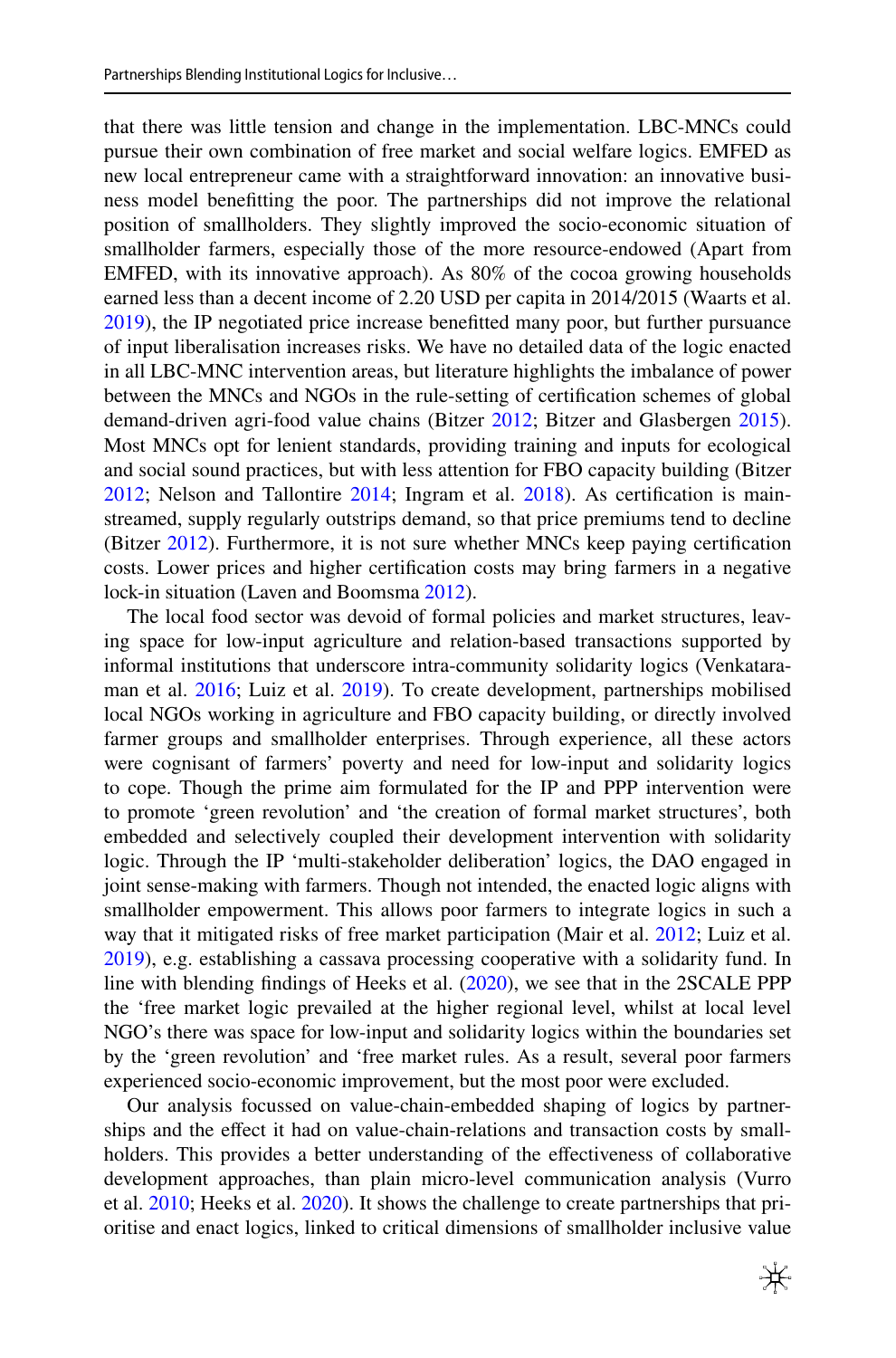chain management as conceptualised by Ros-Tonen et al. ([2019\)](#page-22-2) in the present era where bilateral donors increasingly embrace 'free market' logics stimulating private capital accumulation and competition. All studied partnerships paid tribute to one or more logics of smallholder inclusive value chain governance in the formulation phase, but in the global value chain of cocoa it did not always sustain in the enactment. The partnerships that worked on the creation of regional food value chain displayed more concern for issues such as smallholder empowerment; eye for diversity amongst smallholders and inclusion of the 'reciprocity and solidarity' logic of the marginalised; high concern for a decent living and equity for all. Our results show the effects this triggers on the relations and transaction costs of smallholder households, regarding the participation in the value chain.

The research focussed on the challenges of two diferent types of partnerships to create more smallholder inclusive value chain logics and relationships in diferent value chain contexts. This provides relevant insight for policy makers and donors, considering the initiation of partnership in a highly structured value chain, centrally steered by distant value chain actors with no farmer organisation, or an emerging, informally organised regional value chain with some initial farmer organisation. However, we cannot be conclusive of the efect of the partnership interventions for value chain integration had within varying local communities and households. To be conclusive on the issue of inclusion or exploitation of specifc households or individuals at local level, our study needs to be complemented by in-depth anthropological research on the ripple efect of such interventions in the variety of socio-historical shaped local communities and households that populate the intervention zone (Bakker and Gill [2019](#page-21-22)). Critical institutional research zooms in on historical shaped politics of power within a plurality of village communities, cooperatives as well as farmer households (Hall et al. [2014,](#page-21-23) Mangnus and Schoonhoven-Spreijer [2020](#page-22-21)). It also adds individual farm labourer perspectives, distinguishing types of work done and relative benefts received from all types of tasks executed for mixed crop farming and social reproduction (Gore and LeBaron [2019](#page-21-24)). Only with such complementary research, the multi-scalar complexity of institutions entwined in everyday life, the historical shaped dynamics of value chain-, local community and household politics, can be revealed to draw fnal conclusions on actual improvement or continued exploitation of marginalised actors in rural areas (Ibid).

### **Conclusion**

Objective of this study was to understand the conditions, management and impact of partnerships, that aim to create smallholder inclusive value chain development. We used institutional theory to assess the context, and blending of actor logics at IPs and PPPs and efect on value chain relationships and transaction costs of smallholders in Ghana. IPs have a diferent principles than PPPs, but both are collaborative arrangements between actors that play a role a respective value chain. The actual composition and pursued intervention logics of the diferent partnerships highly difered per value chain context. In the global cocoa value chain, partnerships mainly adhered to 'green revolution' and 'free-market' logics, and provided farmers material support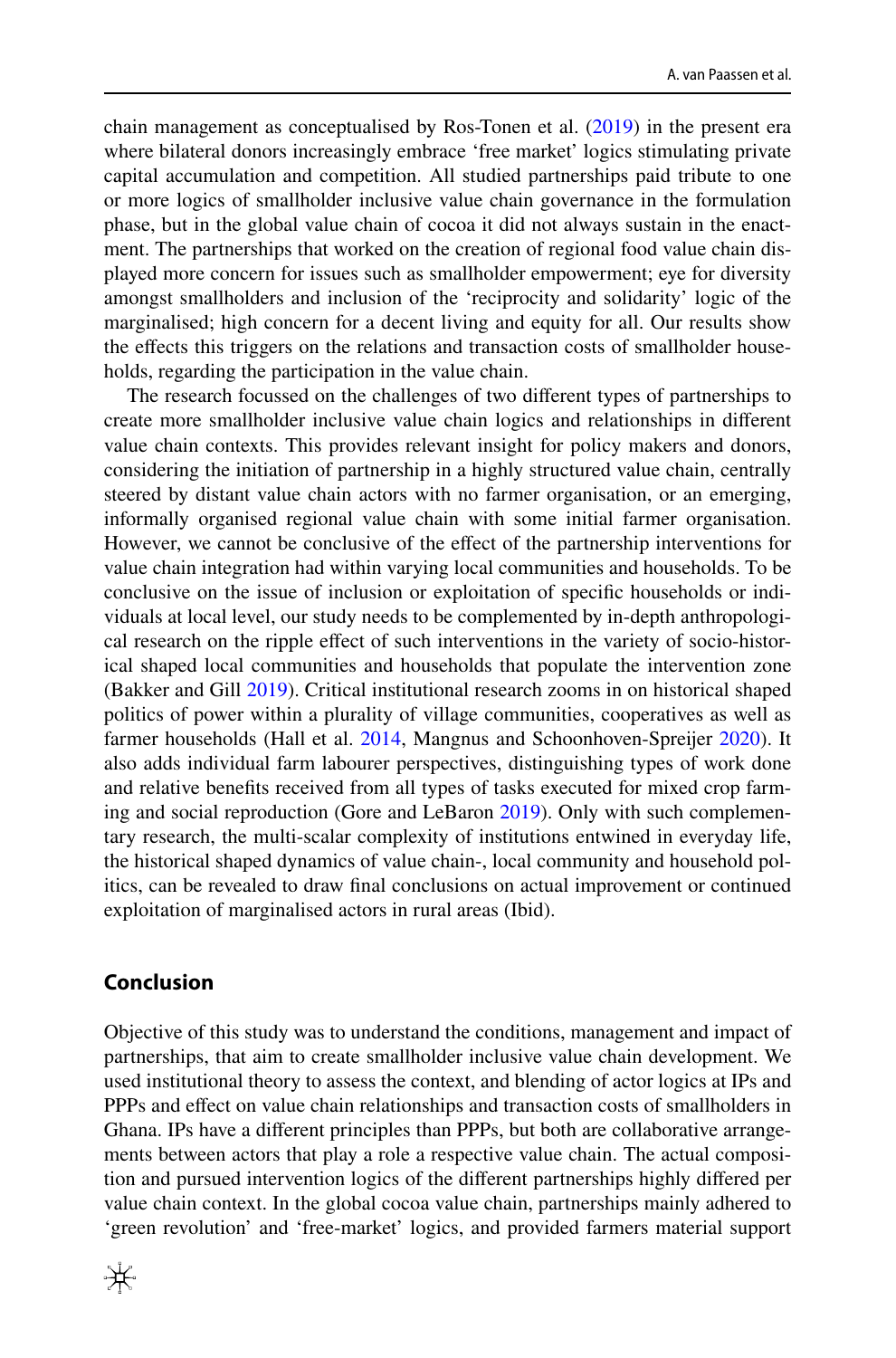to increase productivity. Regional food value chains lacked formal policies and market structures. Here partnerships selectively coupled their logics with those of poor farmers, who rely on low-input agriculture and solidarity logics to make ends meet. The PPP integrated poor farmer logics within the limits set by formal credit contracts. The IPs deliberation logics enables poor smallholders to organise themselves (empowerment), gain material benefts whilst also creating a solidarity fund. Hence partnerships are likely to be more successful in creating inclusive value chain governance in informally organised regional food value chains than highly structured global food value chains. However, though various smallholder respondents expressed their satisfaction with the material gains, enhanced social respect and negotiation position in the regional food value chain, the study cannot be conclusive on the positive efects of partnerships activities, triggered in the plurality of historical shaped village communities and households linked to the food value chains. We therefore recommend complementary multi-scalar critical research from farmer labourer, household and village community perspective.

**Acknowledgements** The authors acknowledge the fnancial contribution made by NWO-WOTRO towards the execution of this research under the Agricultural partnerships project in Ghana. We are also thankful for the collaboration and inputs of involved partnerships and value chain (cocoa, soybeans, cassava) actors in Ghana.

**Funding** Nederlandse organisatie voor wetenschappelijk onderzoek (Grant no. W 08.350.104).

### **Declarations**

**Confict of interest** The authors state that there is no confict of interest.

**Open Access** This article is licensed under a Creative Commons Attribution 4.0 International License, which permits use, sharing, adaptation, distribution and reproduction in any medium or format, as long as you give appropriate credit to the original author(s) and the source, provide a link to the Creative Commons licence, and indicate if changes were made. The images or other third party material in this article are included in the article's Creative Commons licence, unless indicated otherwise in a credit line to the material. If material is not included in the article's Creative Commons licence and your intended use is not permitted by statutory regulation or exceeds the permitted use, you will need to obtain permission directly from the copyright holder. To view a copy of this licence, visit[http://creativecommons.org/licen](http://creativecommons.org/licenses/by/4.0/) [ses/by/4.0/](http://creativecommons.org/licenses/by/4.0/).

## **References**

- <span id="page-20-3"></span>Adu-Acheampong, R., J. Jiggins, E. Tei-Quartey, N.M. Karikari-Addo, W. Jonfa-Essien, E. Quarshie, et al. 2017. An innovation platform for institutional change in Ghana's cocoa sector. *Cahiers Agricultures* 26: 35002. [https://doi.org/10.1051/cagri/2017016.](https://doi.org/10.1051/cagri/2017016)
- <span id="page-20-1"></span>Amoah, J.E.K. 1998. *Marketing of Ghana Cocoa 1885–1992. Cocoa Outline Series.2*. Accra: Jemre Enterprises Limited.
- <span id="page-20-0"></span>Austin, J.E. 2000. Strategic collaboration between nonprofts and businesses. *Nonproft and Voluntary Sector Quarterly* 29 (1): 69–97.
- <span id="page-20-2"></span>Baah, F., and C. Garforth. 2008. Insights into cocoa farmers' attitudes in two districts of Ashanti, Ghana. *International Journal of Sustainable Development* 1 (3): 8–14.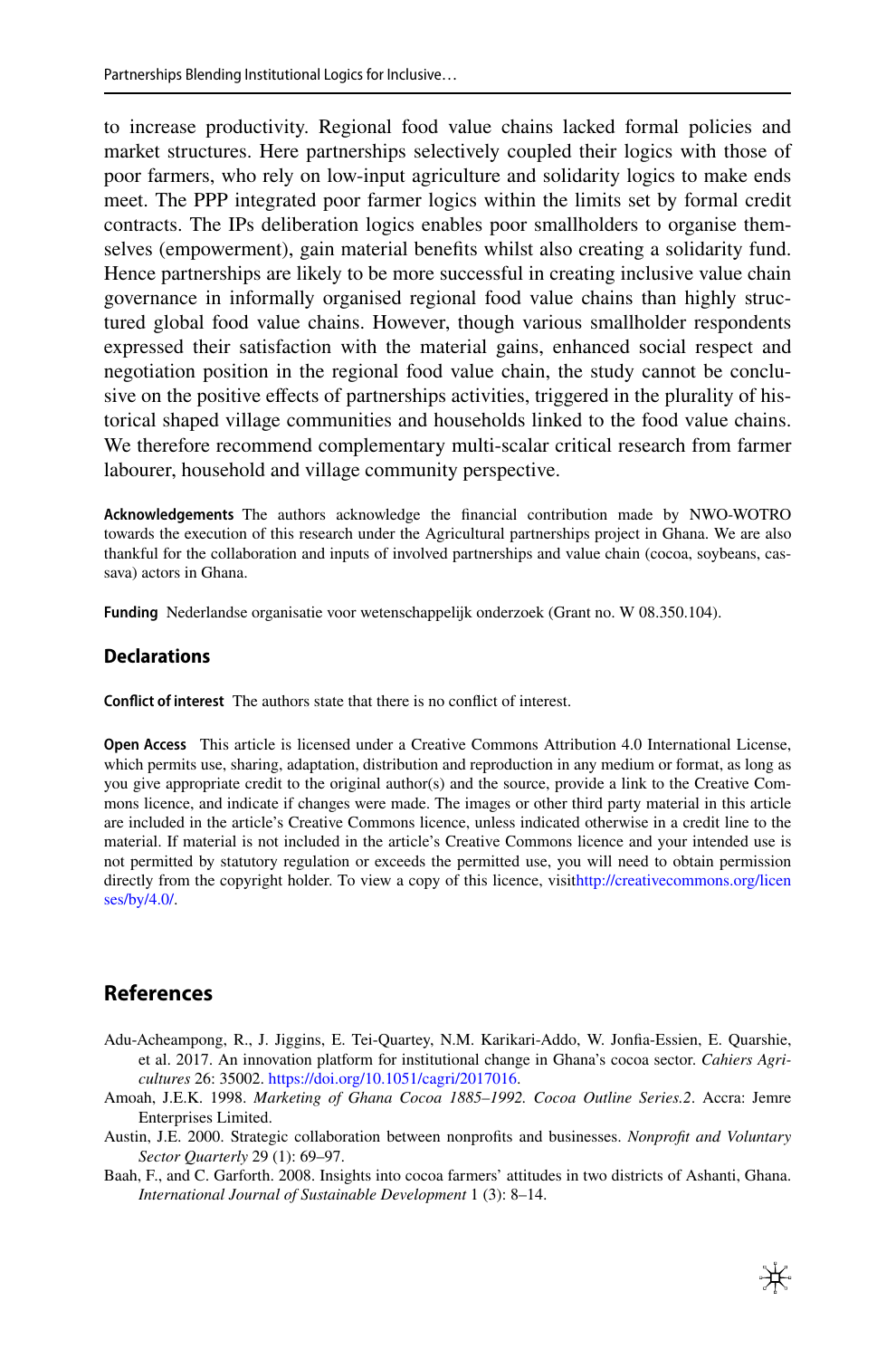- <span id="page-21-22"></span>Bakker, I., and S. Gill. 2019. Rethinking power, production, and social reproduction: Toward variegated social reproduction. *Capital & Class* 43 (4): 503–523. [https://doi.org/10.1177/03098168198807.](https://doi.org/10.1177/03098168198807)
- <span id="page-21-21"></span>Bitzer, V. 2012. Partnering for change in chains: The capacity of partnerships to promote sustainable change in global agrifood chains. *International Food and Agribusiness Management Review* 15: 13–37.
- <span id="page-21-13"></span>Bitzer, V., and P. Glasbergen. 2015. Business—NGO partnerships in global value chains: Part of the solution or part of the problem of sustainable change? *Current Opinion in Environmental Sustainability* 12: 35–40.
- <span id="page-21-4"></span>Chataway, J., R. Hanlin, and R. Kaplinsky. 2014. Inclusive innovation: An architecture for policy development. *Innovation and Development* 4 (1): 33–54.<https://doi.org/10.1080/2157930X.2013.876800>.
- <span id="page-21-7"></span>DiMaggio, P.J., and W.W. Powell. 1983. The iron cage revisited: Institutional isomorphism in organizational felds. *American Sociological Review* 48: 147–160.
- <span id="page-21-3"></span>Dunning, J. 2006. Towards a new paradigm of development: Implications for the determinants of international business. *Transnational Corporations* 15 (1): 173–227.
- <span id="page-21-15"></span>Essegbey, G.O., and E. Ofori-Gyamf. 2012. Ghana Cocoa Industry; An analysis from the innovation system perspective. *Technology and Innovation* 3: 276–286. <https://doi.org/10.4236/ti.2012.34038>.
- <span id="page-21-5"></span>Franz, M., M. Felix, and A. Trebbin. 2014. Framing smallholder inclusion in global value chains; Case studies from India and West Africa. *Geographica Helvetica* 69: 239–247.
- <span id="page-21-8"></span>Fuenfschilling, L., and B. Trufer. 2014. The structuration of socio-technical regimes; Conceptual foundations from institutional theory. *Research Policy* 43: 772–791.
- <span id="page-21-12"></span>Garud, R., C. Hardy, and S. Maguire. 2007. Institutional entrepreneurship as embedded agency: An introduction to the special issue. *Organisational Studies* 28 (7): 957–969.
- <span id="page-21-9"></span>Gereffi, G., J. Humphrey, R. Kaplinsky, and T.J. Sturgeon. 2001. Introduction: Globalisation, value chains and development. *IDS Bulletin* 32 (3): 1–8.
- <span id="page-21-1"></span>Gereffi, G., and J. Lee. 2012. Why the world suddenly cares about global supply chains. *Journal of Supply Chain Management* 48 (3): 24–32.
- <span id="page-21-11"></span>German, L.A., A.M. Bonanno, L.C. Fister, and L. Cotula. 2020. Ïnclusive business"in agriculture: Evidence from the evolution of agricultural value chains. *World Development* 134: 105018. [https://doi.](https://doi.org/10.1016/j.worlddev.2020.105018) [org/10.1016/j.worlddev.2020.105018](https://doi.org/10.1016/j.worlddev.2020.105018).
- <span id="page-21-24"></span>Gore, E., and G. LeBaron. 2019. Using social reproduction theory to understand unfree labour. *Capital & Class* 43 (4): 561–580. [https://doi.org/10.1177/0309816819880787.](https://doi.org/10.1177/0309816819880787)
- <span id="page-21-2"></span>Gupta, J., N. Pouw, and M. Ros-Tonen. 2015. Towards an elaborated theory of inclusive development. *European Journal of Development Research* 27: 541–559.
- <span id="page-21-23"></span>Hall, K., F. Cleaver, T. Franks, and F. Maganga. 2014. Capturing critical institutionalism: A synthesis of key themes and debates. *European Journal of Development Research* 26 (1): 71–86.
- <span id="page-21-0"></span>Heeks, R., F. Malik, S. Morgan, and B. Nicholson. 2020. Understanding and managing business—development hybrids: An institutional logics case analysis. *Development Studies Research* 7 (1): 31–49.
- <span id="page-21-20"></span>Hounkonnou, D., D. Kossou, T.W. Kuyper, C. Leeuwis, E.S. Nederlof, N. Röling, O. Sakyi-Dawson, M. Traoré, and A. Van Huis. 2012. An innovation systems approach to institutional change: Smallholder development in West Africa. *Agricultural Systems* 108 (5): 74–83.
- <span id="page-21-16"></span>Houssou, N., K. Andam, and C. Asante-Addo. 2017. *Can better targetting improve the efectiveness of Ghana's Fertiliser Subsidy Program? Lessons from Ghana and other countries in Africa South of the Sahara*. IFPRI Discussion Paper 01605. USA: IFPRI.
- <span id="page-21-19"></span>Houssou, N., S. Kolavalli, and J. Silver. 2016. *Agricultural intensifcation, technology adoption and institutions in Ghana*. Ghana Strategy Support Programme, Policy note 10. Washington, USA: IFPRI.
- <span id="page-21-6"></span>IFAD. 2016. How to do Public-Private-Producer Partnerships (4Ps) in Agricultural Value Chains. 2016. Downloaded 12–08–2020 from [https://www.ifad.org/documents/10180/998af683-200b-4f34-a5cd](https://www.ifad.org/documents/10180/998af683-200b-4f34-a5cd-fd7ffb999133)[fd7fb999133.](https://www.ifad.org/documents/10180/998af683-200b-4f34-a5cd-fd7ffb999133)
- <span id="page-21-17"></span>Ingram, V., F. van Rijn, Y. Waarts, and H. Gilhuis. 2018. The impacts of cocoa sustainability initiatives in West Africa. *Sustainability* 10: 4249. <https://doi.org/10.3390/su10114249>.
- <span id="page-21-18"></span>Jaskiewicz, K., and A. Laven. 2016. *Gender relations and innovation 'from below' in cocoa and oil palm growing communities in Ghana*. Amsterdam: KTI, The Royal Tropics Institute.
- <span id="page-21-10"></span>Kaplinsky, R., and M. Morris. 2001. *A handbook for value chain research*. Ottawa: IDRC.
- <span id="page-21-14"></span>Kelly, S., N. Vergara, and H. Bammann. 2015. Inclusive business models: Guidelines for improving linkages between producer groups and buyers of agricultural produce. Rome: Food and Agriculture Organization of the United Nations. [http://www.fao.org/3/a-i5068e.pdf.](http://www.fao.org/3/a-i5068e.pdf)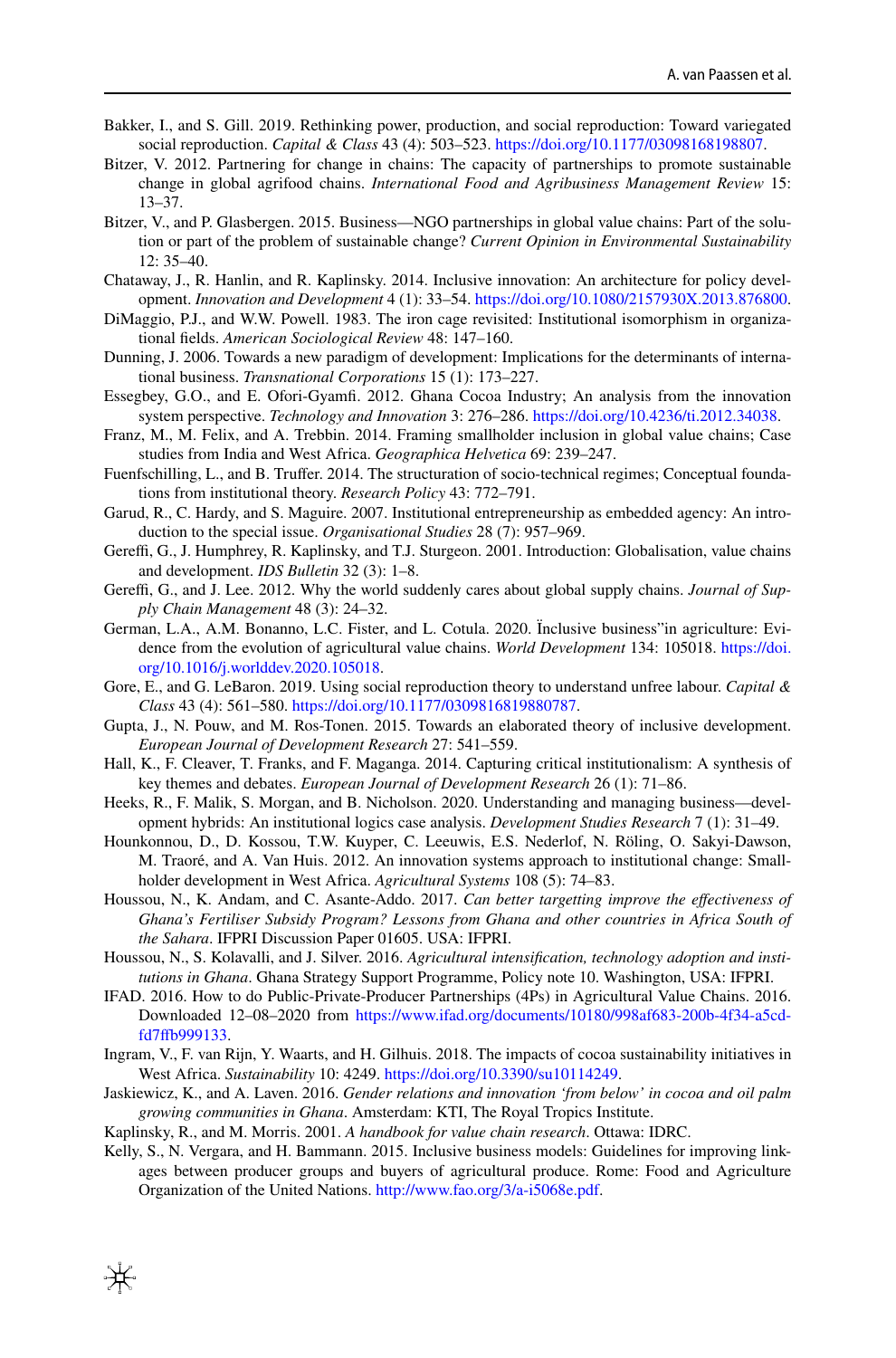- <span id="page-22-8"></span>Kilelu, C.W., L. Klerkx, and C. Leeuwis. 2017. Supporting smallholder commercialisation by enhancing integrated coordination in agrifood value chains: Experiences with dairy hubs in Kenya. *Experimental Agriculture* 53: 269–287.
- <span id="page-22-3"></span>Klerkx, L., B. van Mierlo, and C. Leeuwis. 2012. Evolution of systems approaches to agricultural innovation: concepts, analysis and interventions. In *Farming systems research into the 21st century: The new dynamic*, ed. I. Darnhofer, D. Gibbon, and B. Dedieu. Dordrecht: Springer.
- <span id="page-22-10"></span>Kolavalli, S., E. Robinson, X. Diao, V. Alpureto, R. Folledo, M. Slavova, G. Ngeleza, and F. Asante. 2012. Economic transformation in Ghana: Where will the path lead? *Journal of African Development* 14 (2): 41–78.
- <span id="page-22-14"></span>Laven, A. 2010. *The risks of inclusion: Shifts in governance processes and upgrading opportunities for Cocoa farmers in Ghana*. Amsterdam: KIT Royal Tropical Institute.
- <span id="page-22-16"></span>Laven, A., and M. Boomsma. 2012. *Incentives for sustainable Cocoa production in Ghana: Moving from maximizing outputs to optimizing performance*. Amsterdam: Royal Tropical Institute.
- <span id="page-22-5"></span>Luiz, J.M., K. Kachika, and T. Kudzurunga. 2019. Negotiating new institutional logics: Market access amongst smallholder farmers in Zambia and Malawi. *Society and Business Review* 14 (4): 360– 377. [https://doi.org/10.1108//SBR-01-2019-0015.](https://doi.org/10.1108//SBR-01-2019-0015)
- <span id="page-22-20"></span>Mair, J., I. Martí, and M.J. Ventresca. 2012. Building inclusive markets in rural Bangladesh: How intermediaries work institutional voids. *Academy of Management Journal* 55 (4): 819–850. [https://doi.org/10.5465/amj.2010.0627.](https://doi.org/10.5465/amj.2010.0627)
- <span id="page-22-6"></span>Mair, J., J. Mayer, and E. Lutz. 2015. Navigating institutional plurality in organizational governance in hybrid organizations. *Organization Studies* 36 (6): 713–739. [https://doi.org/10.1177/01708](https://doi.org/10.1177/0170840615580007) [40615580007](https://doi.org/10.1177/0170840615580007).
- <span id="page-22-21"></span>Mangnus, E., and M. Schoonhoven-Speijer. 2020. Navigating dynamic contexts: African cooperatives as institutional bricoleurs. *International Journal of Agricultural Sustainability* 18 (2): 99–112. [https://doi.org/10.1080/14735903.2020.1718991.](https://doi.org/10.1080/14735903.2020.1718991)
- <span id="page-22-15"></span>Manley, R., and Y.V. Leynseele. 2019. Peasant agency in Ghana's oil palm sector: The impact of multiple markets on food sovereignty. *Journal of Agrarian Change* 19: 654–670. [https://doi.org/10.](https://doi.org/10.1111/joac.12323) [1111/joac.12323](https://doi.org/10.1111/joac.12323).
- <span id="page-22-12"></span>Mawdsley, E. 2015. DFID, the private sector and the re-centring of an economic growth agenda in international development. *Global Society* 29 (3): 339–358.
- <span id="page-22-11"></span>Ministry of Foreign Afairs of the Netherlands. 2013. A world to gain. A new agenda for aid, trade and investment. Available at: [www.government.nl.](http://www.government.nl) Accessed 11 April 2018.
- <span id="page-22-19"></span>Nelson, V., and A. Tallontire. 2014. Battlefelds of ideas: Changing narratives and power dynamics in private standards in global agricultural value chains. *Agric Human Values* 31: 481–497. [https://](https://doi.org/10.1007/s10460-014-9512-8) [doi.org/10.1007/s10460-014-9512-8](https://doi.org/10.1007/s10460-014-9512-8).
- <span id="page-22-1"></span>OECD. 2013. Innovation and inclusive development: Discussion of main policy issues. *OECD*. <https://doi.org/10.1787/18151965>.
- <span id="page-22-18"></span>Osei-Amponsah, C., A. Van Paassen, and L. Klerkx. 2018. Diagnosing institutional logics in partnerships and how they evolve through institutional bricolage: Insights from soybean and cassava value chains in Ghana. *NJAS* 84: 13–26. <https://doi.org/10.1016/j.njas.2017.10.005>.
- <span id="page-22-7"></span>Pache, A.C., and F. Santos. 2013. Inside the hybrid organization: Selective coupling as a response to competing institutional logics. *Academy of Management Journal* 56: 972–1001.
- <span id="page-22-0"></span>Pansera, M., and R. Owen. 2018. Framing inclusive innovation within the discourse of development: Insights from case studies in India. *Research Policy* 47 (1): 23–34.
- <span id="page-22-4"></span>Pouw, N., S. Bush, and E. Mangnus. 2019. Editorial overview: Towards an inclusive food systems approach for sustainable food and nutrition security. *Current Opinion in Environmental Sustainability* 41: 93–96. <https://doi.org/10.1016/j.cosust.2019.07.002>.
- <span id="page-22-9"></span>Resnick, D. 2016. Strong democracy, weak state: The political economy of Ghana's stalled structural transformation, vol. 1574. IFPRI discussion paper 1574. Washington, USA: IFPRI.
- <span id="page-22-17"></span>Resnick, D., and S. Mather. 2016. Agricultural Inputs Policy under Macroeconomic Uncertainty: Applying the Kaleidoscope Model to Ghana's Fertilizer Subsidy Programme (2008–2015). IFPRI Discussion Paper No. 1551. Washington, DC: IFPRI.
- <span id="page-22-2"></span>Ros-Tonen, M.A.F., V. Bitzer, A. Laven, D. Ollivier de Leth, Y. Van Leynseele, and A. Vos. 2019. Conceptualizing inclusiveness of smallholder value chain integration. *Current Opinion Environmental Sustainability* 41: 10–17.
- <span id="page-22-13"></span>Savelli, E., K. Schwartz, and R. Ahlers. 2018. The Dutch aid and trade policy: Policy discourses versus development practices in the Kenyan water and sanitation sector. *EPC: Politics & Space*. [https://doi.org/10.1177/0263774X18803364.](https://doi.org/10.1177/0263774X18803364)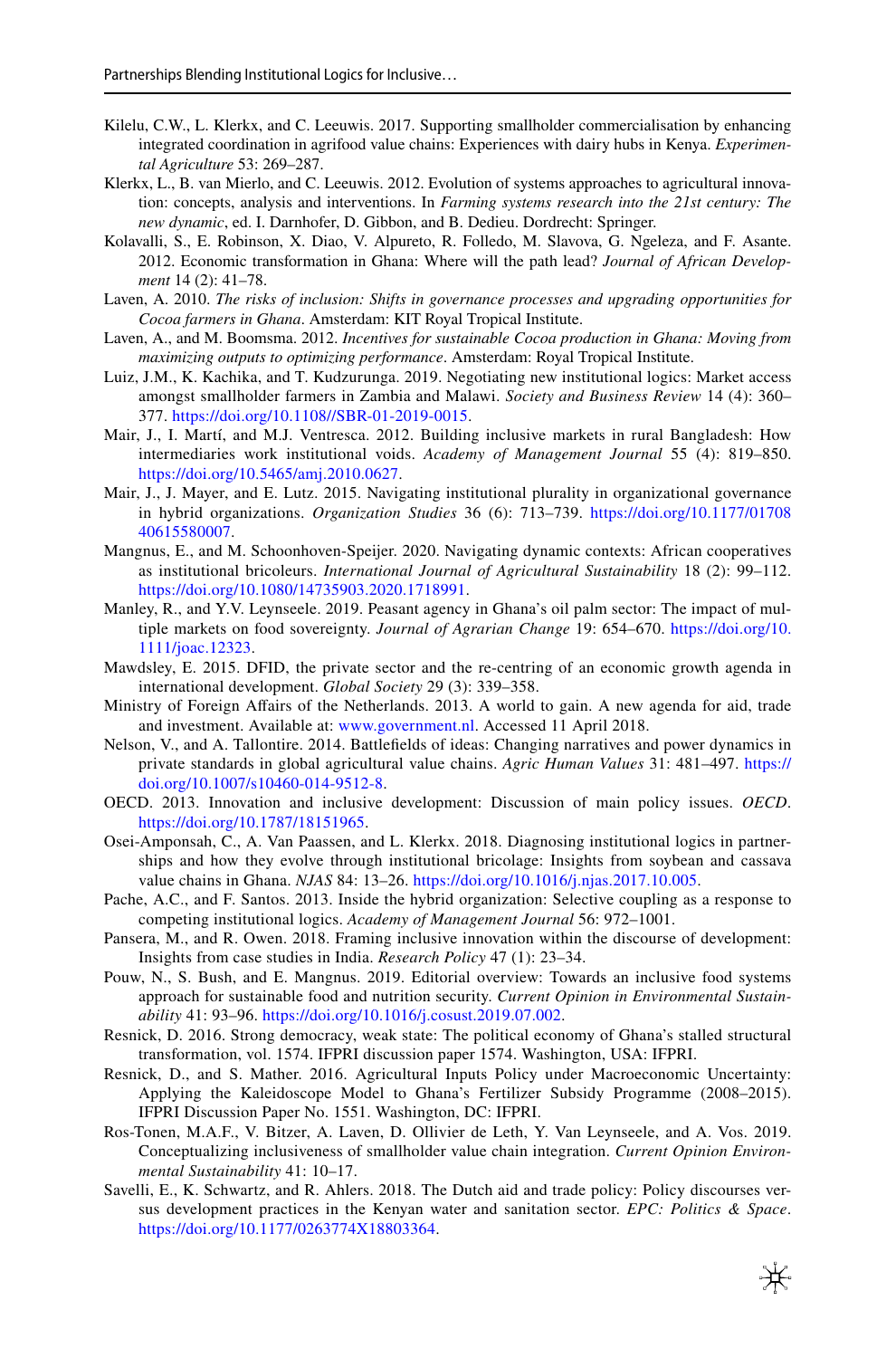- <span id="page-23-2"></span>Schut, M., L. Klerkx, M. Sartas, D. Lamers, M. McCampbell, I. Ogbonna, P.K. KaushiAtta-Krah, and C. Leeuwis. 2016. Innovation platforms: Experiences with their institutional embedding in agricultural research for development. *Experimental Agriculture* 52 (4): 537–561. [https://doi.org/10.](https://doi.org/10.1017/S001447971500023X) [1017/S001447971500023X.](https://doi.org/10.1017/S001447971500023X)
- <span id="page-23-12"></span>Senadza, B., and A. Laryea. 2012. *Managing aid for trade and development results; Ghana case study*. Policy dialogue on Aid for Trade Paper. Paris: OECD.
- <span id="page-23-4"></span>Thornton, P., and W. Ocasio. 1999. Institutional logics and the historical contingency of power in organizations: Executive Succession in the Higher Education Publishing Industry, 1958–1990. *American Journal of Sociology* 105 (3): 801–843.
- <span id="page-23-0"></span>United Nations. 2019. UN SDG knowledge platform, downloaded 26 April 2019 from [https://susta](https://sustainabledevelopment.un.org/) [inabledevelopment.un.org/](https://sustainabledevelopment.un.org/).
- <span id="page-23-3"></span>van Ewijk, E., and M.A. Ros-Tonen. 2021. The fruits of knowledge co-creation in agriculture and foodrelated multi-stakeholder platforms in sub-Saharan Africa: Systematic literature review. *Agricultural Systems* 186: 102949.<https://doi.org/10.1016/j.agsy.2020.102949>.
- <span id="page-23-15"></span>van Huis, A., J. Jiggins, D. Kossou, C. Leeuwis, N. Röling, O. Sakyi-Dawson, P.C. Struik, and R.C. Tossou. 2007. Can convergence of agricultural sciences support innovation by resource-poor farmers in Africa? The cases of Benin and Ghana. *International Journal of Agricultural Sustainability* 5 (2&3): 91–108.
- <span id="page-23-5"></span>Van Paassen, A., L. Klerkx, R. Adu-Acheampong, S. Adjei-Nsiah, B. Ouologuem, E. Zannou, P. Vissoh, L. Soumano, F. Dembele, and M. Traore. 2013. Choice-making in facilitation of agricultural innovation platforms in diferent contexts in West Africa: Experiences from Benin, Ghana and Mali. *Knowledge Management Development Journal* 9: 79–94.
- <span id="page-23-10"></span>Vellema, S., A. Laven, G. Ton, and S. Muilerman. 2016. Policy reform and supply chain governance; Insights from Ghana, Côte Ivoire and Equador. In *The economics of chocolate*, ed. M.P. Squicciarini and J. Swinnen. Oxford: Oxford University Press.
- <span id="page-23-8"></span>Vellema, S., G. Schouten, and R. van Tulder. 2020. Partnering capacities for inclusive development in food provisioning. *Development and Policy Review* 38: 710–727. [https://doi.org/10.1111/dpr.12466.](https://doi.org/10.1111/dpr.12466)
- <span id="page-23-16"></span>Venkataraman, H., P. Vermeulen, A. Raaijmakers, and J. Mair. 2016. Market meets community: Institutional logics as strategic resources for development work. *Organization Studies* 37 (5): 709–733. <https://doi.org/10.1177/0170840615613370>.
- <span id="page-23-13"></span>Vercillo, S. 2020. The complicated gendering of farming and household food responsibilities in Northern Ghana. *Journal of Rural Studies* 79: 235–245.<https://doi.org/10.1016/j.jrurstud.2020.08.020>.
- <span id="page-23-14"></span>Vercillo, S., T. Weis, and I. Luginaaah. 2020. A bitter pill: Smallholder responses to the new green revolution prescriptions in northern Ghana. *International Journal of Sustainable Development & World Ecology* 27 (6): 565–375. <https://doi.org/10.1080/13504509.2020.1733702>.
- <span id="page-23-1"></span>Vurro, C., T. Dacin, and F. Perinni. 2010. Institutional antecedents of partnering for social change: How institutional shape cross-sector social partnerships. *Journal of Business Ethics* 94 (Suppl 1): 39–53.
- <span id="page-23-11"></span>Waarts, Y., V. Janssen, V. Ingram, M. Slingerland, and S. van Vugt. 2019. *A living income for smallholder commodity farmers and protected forests and biodiversity: how can the private and public sectors contribute? White paper on sustainable commodity production*. Wageningen: Wageningen Economic Research.
- <span id="page-23-6"></span>Williamson, O.E. 1985. *The economic institutions of capitalism*. New York: The Free Press.

₩

- <span id="page-23-9"></span>Woodhill, J. 2016. *Inclusive agribusiness: The state of play*. Background working paper. Global Donor Platform for Rural Development.
- <span id="page-23-7"></span>Yin, R.K. 2009. *Case study research: Design and methods*, 4th ed. Thousand Oaks: Sage Publications.

**Publisher's Note** Springer Nature remains neutral with regard to jurisdictional claims in published maps and institutional affiliations.